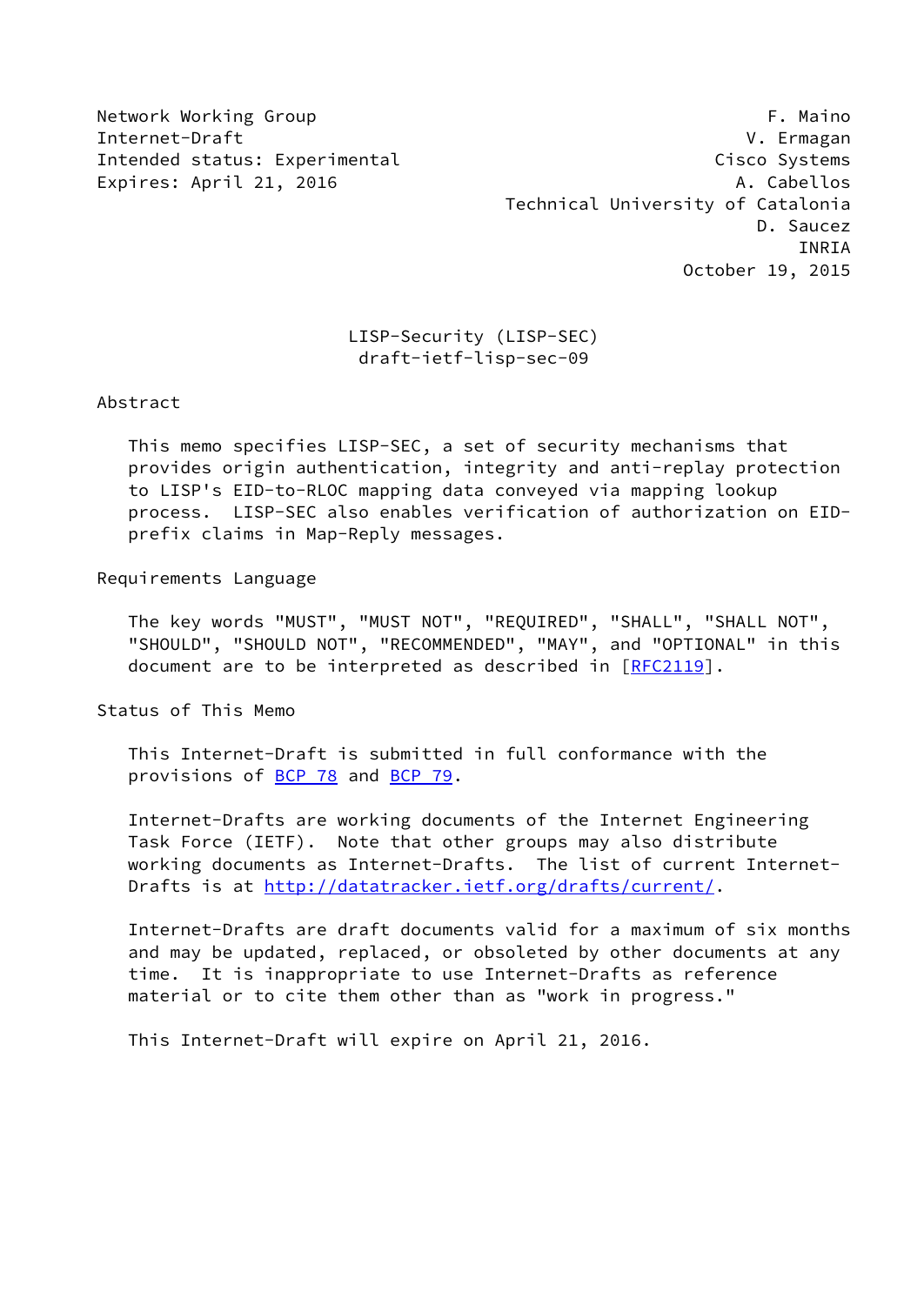Internet-Draft LISP-SEC October 2015

Copyright Notice

 Copyright (c) 2015 IETF Trust and the persons identified as the document authors. All rights reserved.

This document is subject to **[BCP 78](https://datatracker.ietf.org/doc/pdf/bcp78)** and the IETF Trust's Legal Provisions Relating to IETF Documents [\(http://trustee.ietf.org/license-info](http://trustee.ietf.org/license-info)) in effect on the date of publication of this document. Please review these documents carefully, as they describe your rights and restrictions with respect to this document. Code Components extracted from this document must include Simplified BSD License text as described in Section 4.e of the Trust Legal Provisions and are provided without warranty as described in the Simplified BSD License.

# Table of Contents

| $\perp$ .                                                          | $\overline{3}$              |
|--------------------------------------------------------------------|-----------------------------|
| 2.                                                                 | $\frac{3}{4}$ $\frac{4}{7}$ |
| 3.                                                                 |                             |
| $\overline{4}$ .                                                   |                             |
| 5.<br>LISP-SEC Control Messages Details                            |                             |
| Encapsulated Control Message LISP-SEC Extensions<br>5.1.           | $\overline{1}$              |
| Map-Reply LISP-SEC Extensions<br>5.2.                              | $\frac{9}{2}$               |
| Map-Register LISP-SEC Extentions<br>5.3.                           | 10                          |
| 5.4.                                                               | 10                          |
| $5.4.1$ . Map-Reply Record Validation                              | 12                          |
|                                                                    | 13                          |
| Encrypting and Decrypting an OTK $\dots \dots \dots \dots$<br>5.5. | 13                          |
| Map-Resolver Processing<br>5.6.                                    | 14                          |
| 5.7. Map-Server Processing 14                                      |                             |
| $5.7.1$ . Map-Server Processing in Proxy mode                      | 15                          |
|                                                                    |                             |
|                                                                    | 16                          |
| Mapping System Security<br>6.1.                                    | 16                          |
| Random Number Generation<br>6.2.                                   | 16                          |
| Map-Server and ETR Colocation<br>6.3.                              | 16                          |
| 7.                                                                 | 16                          |
| 7.1.                                                               | 16                          |
| 7.2.                                                               |                             |
| Key Derivation Functions<br>7.3.                                   | 17                          |
|                                                                    | 18                          |
| 9.                                                                 | 18                          |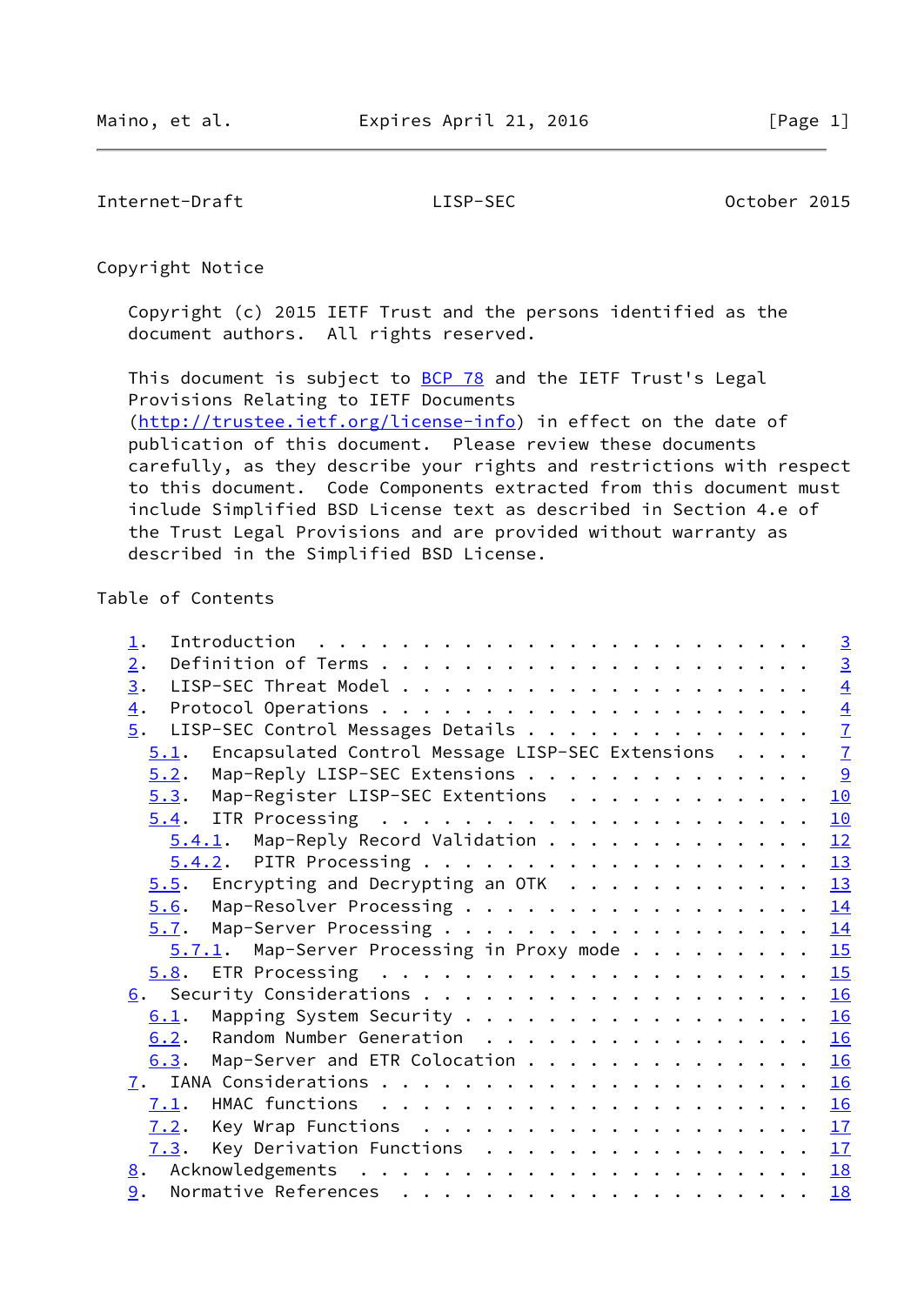Maino, et al. **Expires April 21, 2016** [Page 2]

<span id="page-2-1"></span>Internet-Draft LISP-SEC October 2015

### <span id="page-2-0"></span>[1](#page-2-0). Introduction

The Locator/ID Separation Protocol [[RFC6830\]](https://datatracker.ietf.org/doc/pdf/rfc6830) defines a set of functions for routers to exchange information used to map from non routable Endpoint Identifiers (EIDs) to routable Routing Locators (RLOCs). If these EID-to-RLOC mappings, carried through Map-Reply messages, are transmitted without integrity protection, an adversary can manipulate them and hijack the communication, impersonate the requested EID, or mount Denial of Service or Distributed Denial of Service attacks. Also, if the Map-Reply message is transported unauthenticated, an adversarial LISP entity can overclaim an EID prefix and maliciously redirect traffic directed to a large number of hosts. A detailed description of "overclaiming" attack is provided in [[I-D.ietf-lisp-threats\]](#page-19-3).

 This memo specifies LISP-SEC, a set of security mechanisms that provides origin authentication, integrity and anti-replay protection to LISP's EID-to-RLOC mapping data conveyed via mapping lookup process. LISP-SEC also enables verification of authorization on EID prefix claims in Map-Reply messages, ensuring that the sender of a Map-Reply that provides the location for a given EID-prefix is entitled to do so according to the EID prefix registered in the associated Map-Server. Map-Register security, including the right for a LISP entity to register an EID-prefix or to claim presence at an RLOC, is out of the scope of LISP-SEC. Additional security considerations are described in [Section 6](#page-17-0).

<span id="page-2-2"></span>[2](#page-2-2). Definition of Terms

 One-Time Key (OTK): An ephemeral randomly generated key that must be used for a single Map-Request/Map-Reply exchange.

ITR-OTK: The One-Time Key generated at the ITR.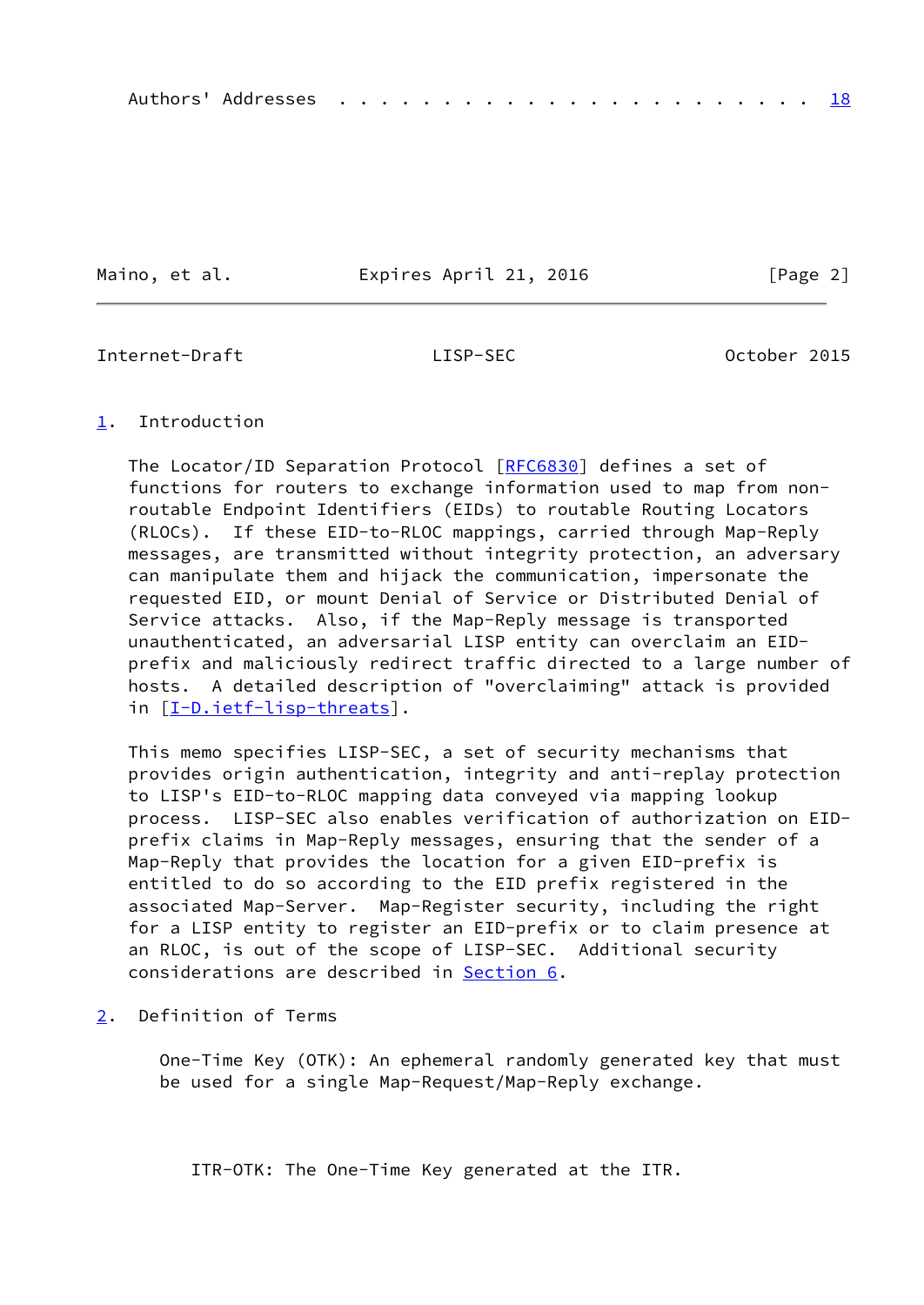MS-OTK: The One-Time Key generated at the Map-Server.

 Encapsulated Control Message (ECM): A LISP control message that is prepended with an additional LISP header. ECM is used by ITRs to send LISP control messages to a Map-Resolver, by Map-Resolvers to forward LISP control messages to a Map-Server, and by Map- Resolvers to forward LISP control messages to an ETR.

 Authentication Data (AD): Metadata that is included either in a LISP ECM header or in a Map-Reply message to support confidentiality, integrity protection, and verification of EID prefix authorization.

| Maino, et al. | Expires April 21, 2016 | [Page 3] |
|---------------|------------------------|----------|
|---------------|------------------------|----------|

<span id="page-3-1"></span>Internet-Draft LISP-SEC October 2015

 OTK-AD: The portion of ECM Authentication Data that contains a One-Time Key.

 EID-AD: The portion of ECM and Map-Reply Authentication Data used for verification of EID-prefix authorization.

 PKT-AD: The portion of Map-Reply Authentication Data used to protect the integrity of the Map-Reply message.

 For definitions of other terms, notably Map-Request, Map-Reply, Ingress Tunnel Router (ITR), Egress Tunnel Router (ETR), Map-Server (MS), and Map-Resolver (MR) please consult the LISP specification [\[RFC6830](https://datatracker.ietf.org/doc/pdf/rfc6830)].

<span id="page-3-0"></span>[3](#page-3-0). LISP-SEC Threat Model

 LISP-SEC addresses the control plane threats, described in [\[I-D.ietf-lisp-threats](#page-19-3)], that target EID-to-RLOC mappings, including manipulations of Map-Request and Map-Reply messages, and malicious ETR EID prefix overclaiming. LISP-SEC makes two main assumptions: (1) the LISP mapping system is expected to deliver a Map-Request message to their intended destination ETR as identified by the EID, and (2) no man-in-the-middle (MITM) attack can be mounted within the LISP Mapping System. Furthermore, while LISP-SEC enables detection of EID prefix overclaiming attacks, it assumes that Map-Servers can verify the EID prefix authorization at time of registration.

 According to the threat model described in [[I-D.ietf-lisp-threats\]](#page-19-3) LISP-SEC assumes that any kind of attack, including MITM attacks, can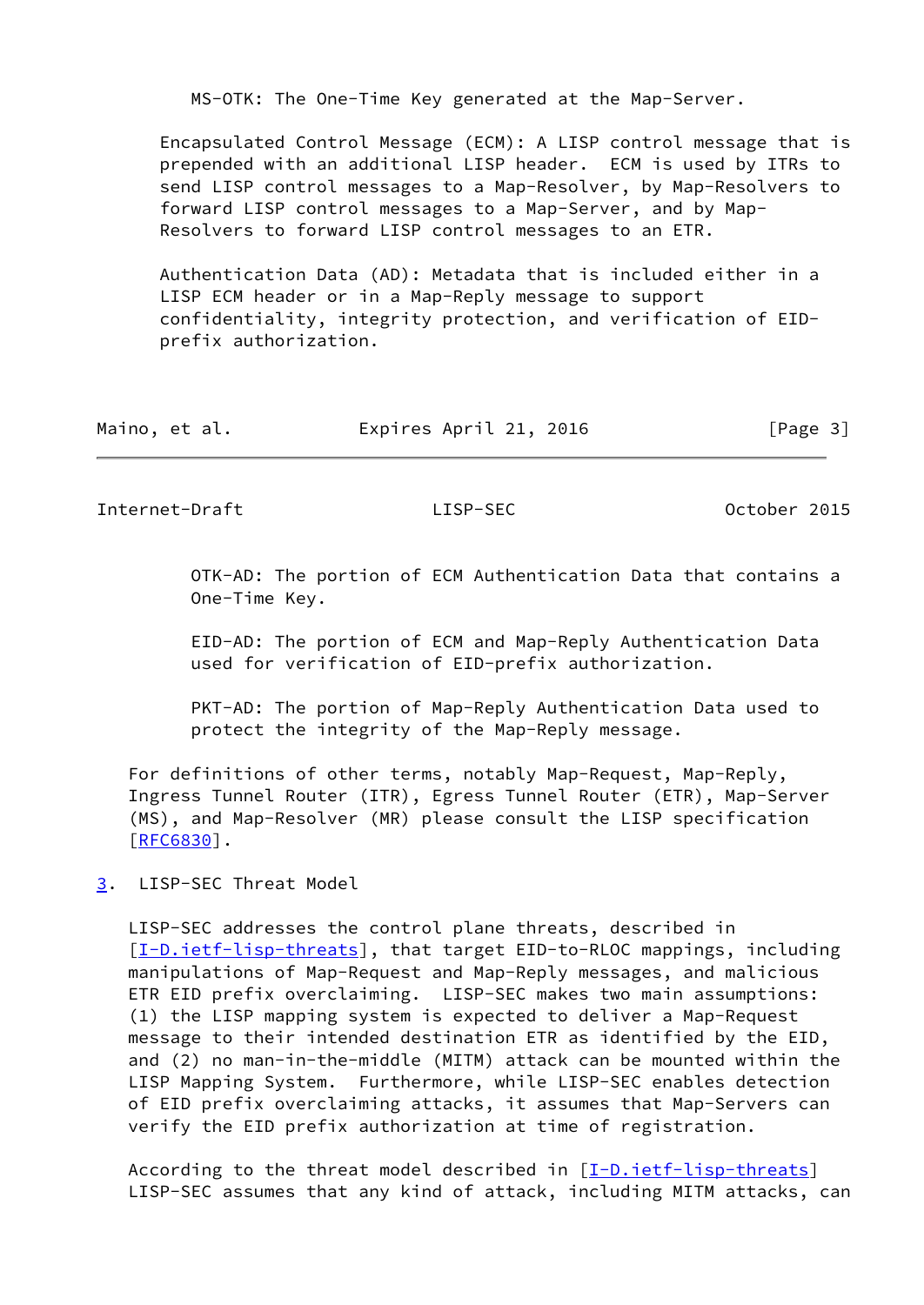be mounted in the access network, outside of the boundaries of the LISP mapping system. An on-path attacker, outside of the LISP mapping system can, for example, hijack Map-Request and Map-Reply messages, spoofing the identity of a LISP node. Another example of on-path attack, called overclaiming attack, can be mounted by a malicious Egress Tunnel Router (ETR), by overclaiming the EID prefixes for which it is authoritative. In this way the ETR can maliciously redirect traffic directed to a large number of hosts.

<span id="page-4-0"></span>[4](#page-4-0). Protocol Operations

The goal of the security mechanisms defined in  $[REC6830]$  is to prevent unauthorized insertion of mapping data by providing origin authentication and integrity protection for the Map-Registration, and by using the nonce to detect unsolicited Map-Reply sent by off-path attackers.

 LISP-SEC builds on top of the security mechanisms defined in [\[RFC6830](https://datatracker.ietf.org/doc/pdf/rfc6830)] to address the threats described in [Section 3](#page-3-0) by leveraging

| Maino, et al. | Expires April 21, 2016 | [Page 4] |
|---------------|------------------------|----------|
|               |                        |          |

Internet-Draft LISP-SEC October 2015

 the trust relationships existing among the LISP entities participating to the exchange of the Map-Request/Map-Reply messages. Those trust relationships are used to securely distribute a One-Time Key (OTK) that provides origin authentication, integrity and anti replay protection to mapping data conveyed via the mapping lookup process, and that effectively prevent overclaiming attacks. The processing of security parameters during the Map-Request/Map-Reply exchange is as follows:

- o The ITR-OTK is generated and stored at the ITR, and securely transported to the Map-Server.
- o The Map-Server uses the ITR-OTK to compute an HMAC that protects the integrity of the mapping data known to the Map-Server to prevent overclaiming attacks. The Map-Server also derives a new OTK, the MS-OTK, that is passed to the ETR, by applying a Key Derivation Function (KDF) to the ITR-OTK.
- o The ETR uses the MS-OTK to compute an HMAC that protects the integrity of the Map-Reply sent to the ITR.
- o Finally, the ITR uses the stored ITR-OTK to verify the integrity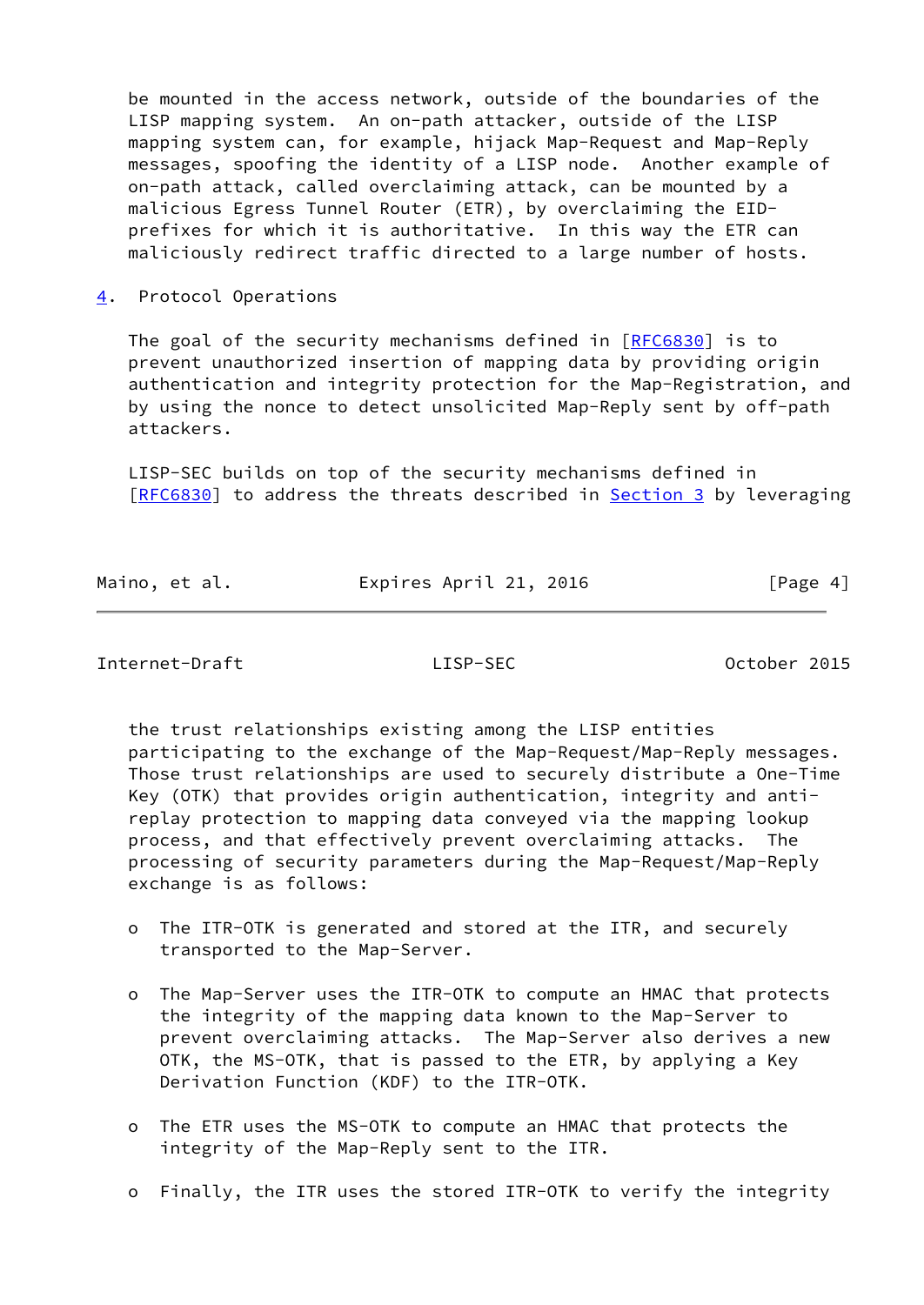of the mapping data provided by both the Map-Server and the ETR, and to verify that no overclaiming attacks were mounted along the path between the Map-Server and the ITR.

 [Section 5](#page-6-0) provides the detailed description of the LISP-SEC control messages and their processing, while the rest of this section describes the flow of protocol operations at each entity involved in the Map-Request/Map-Reply exchange:

- o The ITR, upon needing to transmit a Map-Request message, generates and stores an OTK (ITR-OTK). This ITR-OTK is included into the Encapsulated Control Message (ECM) that contains the Map-Request sent to the Map-Resolver. To provide confidentiality to the ITR- OTK over the path between the ITR and its Map-Resolver, the ITR- OTK SHOULD be encrypted using a preconfigured key shared between the ITR and the Map-Resolver, similar to the key shared between the ETR and the Map-Server in order to secure ETR registration [[RFC6833\]](https://datatracker.ietf.org/doc/pdf/rfc6833).
- o The Map-Resolver decapsulates the ECM message, decrypts the ITR- OTK, if needed, and forwards through the Mapping System the received Map-Request and the ITR-OTK, as part of a new ECM message. As described in **Section 5.6**, the LISP Mapping System delivers the ECM to the appropriate Map-Server, as identified by the EID destination address of the Map-Request.

Internet-Draft LISP-SEC October 2015

- o The Map-Server is configured with the location mappings and policy information for the ETR responsible for the EID destination address. Using this preconfigured information, the Map-Server, after the decapsulation of the ECM message, finds the longest match EID-prefix that covers the requested EID in the received Map-Request. The Map-Server adds this EID-prefix, together with an HMAC computed using the ITR-OTK, to a new Encapsulated Control Message that contains the received Map-Request.
- o The Map-Server derives a new OTK, the MS-OTK, by applying a Key Derivation Function (KDF) to the ITR-OTK. This MS-OTK is included in the Encapsulated Control Message that the Map-Server uses to forward the Map-Request to the ETR. To provide MS-OTK confidentiality over the path between the Map-Server and the ETR, the MS-OTK should be encrypted using the key shared between the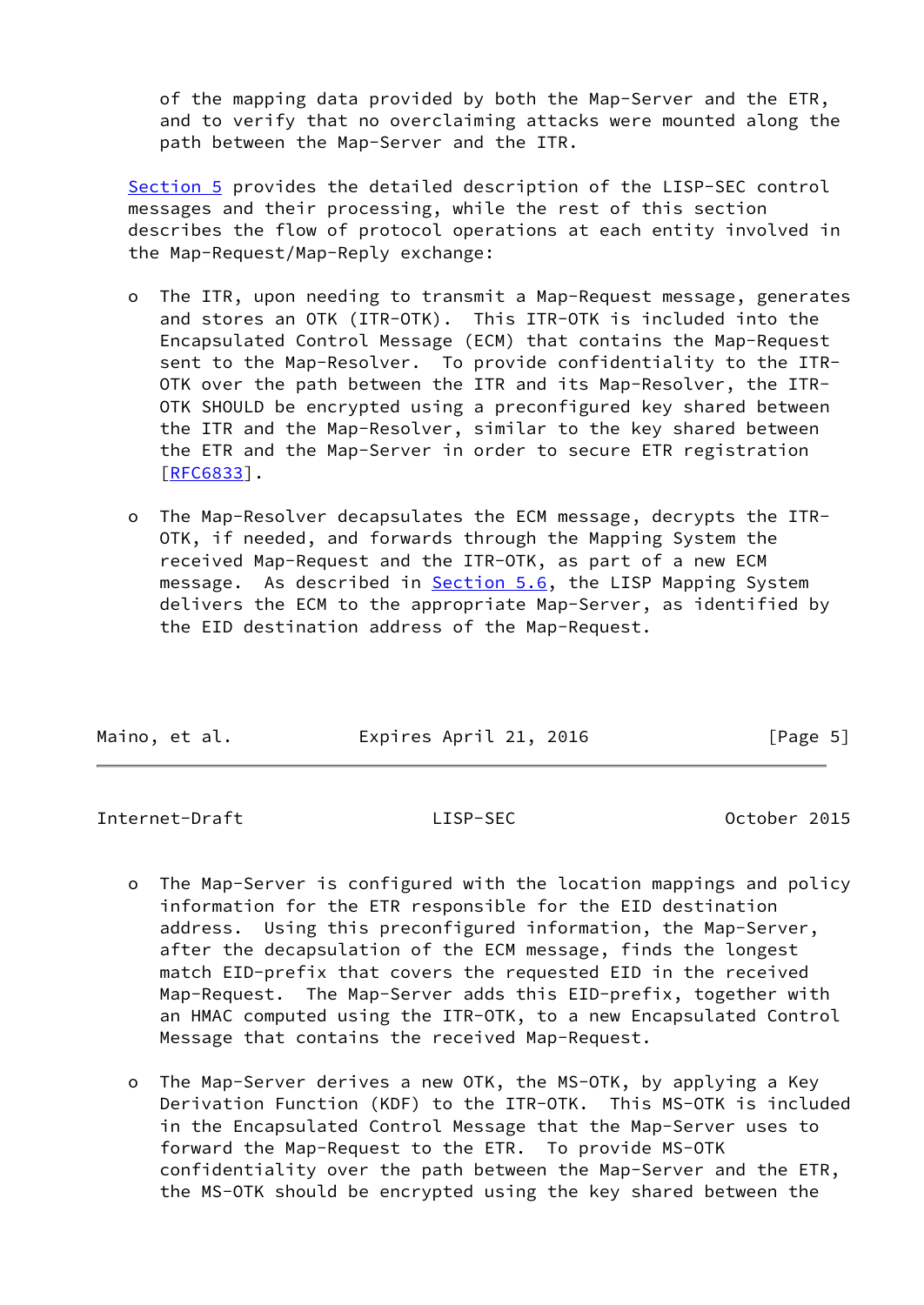ETR and the Map-Server in order to secure ETR registration [[RFC6833\]](https://datatracker.ietf.org/doc/pdf/rfc6833).

- o If the Map-Server is acting in proxy mode, as specified in [[RFC6830\]](https://datatracker.ietf.org/doc/pdf/rfc6830), the ETR is not involved in the generation of the Map- Reply. In this case the Map-Server generates the Map-Reply on behalf of the ETR as described below.
- o The ETR, upon receiving the ECM encapsulated Map-Request from the Map-Server, decrypts the MS-OTK, if needed, and originates a standard Map-Reply that contains the EID-to-RLOC mapping information as specified in [\[RFC6830](https://datatracker.ietf.org/doc/pdf/rfc6830)].
- o The ETR computes an HMAC over this standard Map-Reply, keyed with MS-OTK to protect the integrity of the whole Map-Reply. The ETR also copies the EID-prefix authorization data that the Map-Server included in the ECM encapsulated Map-Request into the Map-Reply message. The ETR then sends this complete Map-Reply message to the requesting ITR.
- o The ITR, upon receiving the Map-Reply, uses the locally stored ITR-OTK to verify the integrity of the EID-prefix authorization data included in the Map-Reply by the Map-Server. The ITR computes the MS-OTK by applying the same KDF used by the Map- Server, and verifies the integrity of the Map-Reply. If the integrity checks fail, the Map-Reply MUST be discarded. Also, if the EID-prefixes claimed by the ETR in the Map-Reply are not equal or more specific than the EID-prefix authorization data inserted by the Map-Server, the ITR MUST discard the Map-Reply.

| Maino, et al. | Expires April 21, 2016 | [Page 6] |
|---------------|------------------------|----------|
|               |                        |          |

<span id="page-6-1"></span>Internet-Draft LISP-SEC October 2015

# <span id="page-6-0"></span>[5](#page-6-0). LISP-SEC Control Messages Details

 LISP-SEC metadata associated with a Map-Request is transported within the Encapsulated Control Message that contains the Map-Request.

 LISP-SEC metadata associated with the Map-Reply is transported within the Map-Reply itself.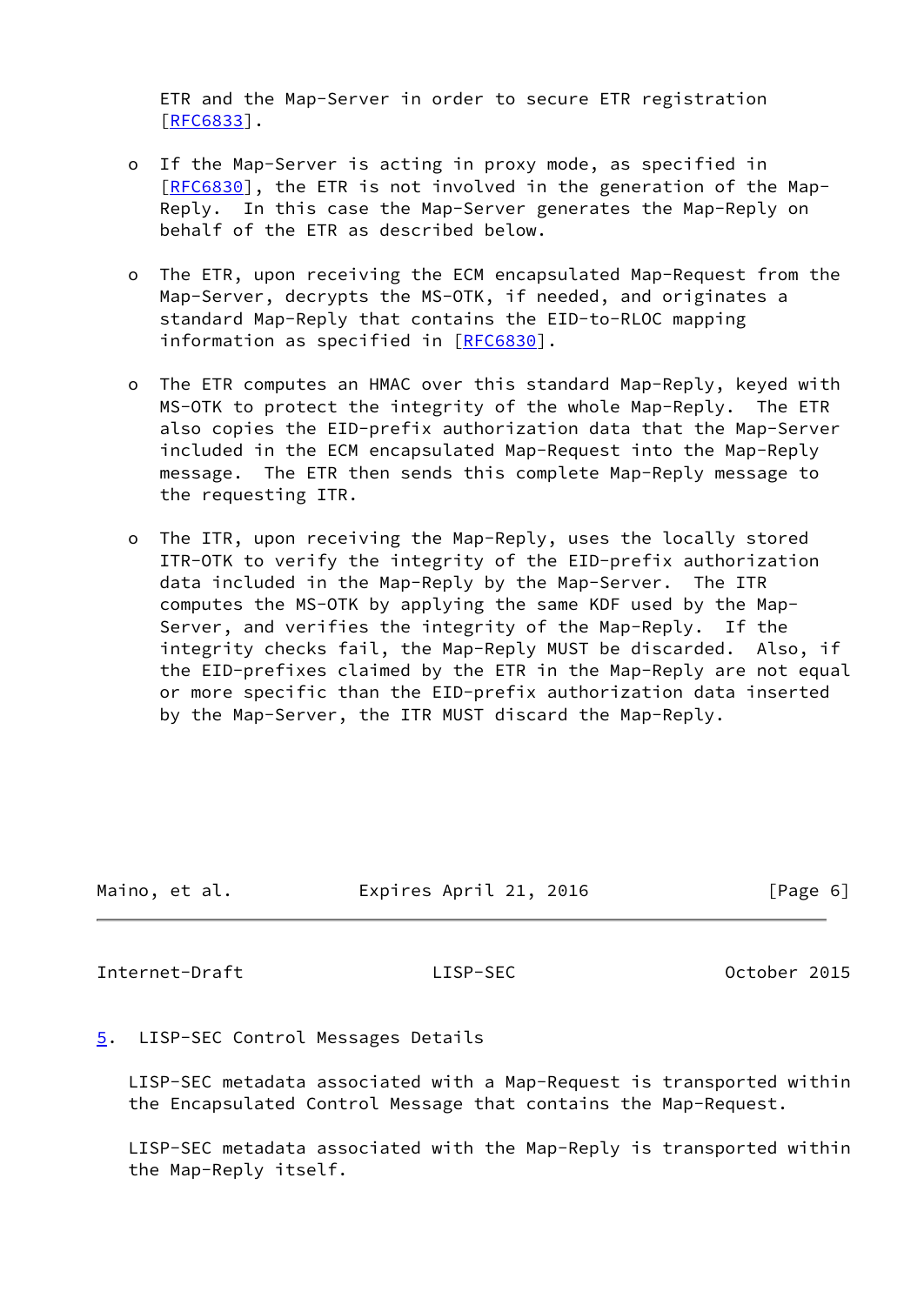# <span id="page-7-0"></span>[5.1](#page-7-0). Encapsulated Control Message LISP-SEC Extensions

 LISP-SEC uses the ECM (Encapsulated Control Message) defined in [\[RFC6830](https://datatracker.ietf.org/doc/pdf/rfc6830)] with Type set to 8, and S bit set to 1 to indicate that the LISP header includes Authentication Data (AD). The format of the LISP-SEC ECM Authentication Data is defined in the following figure. OTK-AD stands for One-Time Key Authentication Data and EID-AD stands for EID Authentication Data.

0 1 2 3 0 1 2 3 4 5 6 7 8 9 0 1 2 3 4 5 6 7 8 9 0 1 2 3 4 5 6 7 8 9 0 1 +-+-+-+-+-+-+-+-+-+-+-+-+-+-+-+-+-+-+-+-+-+-+-+-+-+-+-+-+-+-+-+-+ AD Type |V| Reserved | Requested HMAC ID +-+-+-+-+-+-+-+-+-+-+-+-+-+-+-+-+-+-+-+-+-+-+-+-+-+-+-+-+-+-+-+-+\ OTK Length | OTK Encryption ID | | +-+-+-+-+-+-+-+-+-+-+-+-+-+-+-+-+-+-+-+-+-+-+-+-+-+-+-+-+-+-+-+-+ | One-Time-Key Preamble ... +-+-+-+-+-+-+-+-+-+-+-+-+-+-+-+-+-+-+-+-+-+-+-+-+-+-+-+-+-+-+-+-+ OTK-AD | ... One-Time-Key Preamble | | +-+-+-+-+-+-+-+-+-+-+-+-+-+-+-+-+-+-+-+-+-+-+-+-+-+-+-+-+-+-+-+-+ | One-Time Key (128 bits)  $\sim$ / +-+-+-+-+-+-+-+-+-+-+-+-+-+-+-+-+-+-+-+-+-+-+-+-+-+-+-+-+-+-+-+-+ <---+ EID-AD Length | KDF ID +-+-+-+-+-+-+-+-+-+-+-+-+-+-+-+-+-+-+-+-+-+-+-+-+-+-+-+-+-+-+-+-+ | | Record Count | Reserved | EID HMAC ID | EID-AD +-+-+-+-+-+-+-+-+-+-+-+-+-+-+-+-+-+-+-+-+-+-+-+-+-+-+-+-+-+-+-+-+\ | Reserved | EID mask-len | EID-AFI | | +-+-+-+-+-+-+-+-+-+-+-+-+-+-+-+-+-+-+-+-+-+-+-+-+-+-+-+-+-+-+-+-+ Rec |  $EID-prefix$  ...  $\sim$  | +-+-+-+-+-+-+-+-+-+-+-+-+-+-+-+-+-+-+-+-+-+-+-+-+-+-+-+-+-+-+-+-+/ |  $\sim$   $\sim$   $\sim$   $\sim$   $\sim$   $\sim$   $\sim$ +-+-+-+-+-+-+-+-+-+-+-+-+-+-+-+-+-+-+-+-+-+-+-+-+-+-+-+-+-+-+-+-+ <---+

LISP-SEC ECM Authentication Data

AD Type: 1 (LISP-SEC Authentication Data)

 V: Key Version bit. This bit is toggled when the sender switches to a new OTK wrapping key

Maino, et al. **Expires April 21, 2016** [Page 7]

Internet-Draft LISP-SEC October 2015

Reserved: Set to 0 on transmission and ignored on receipt.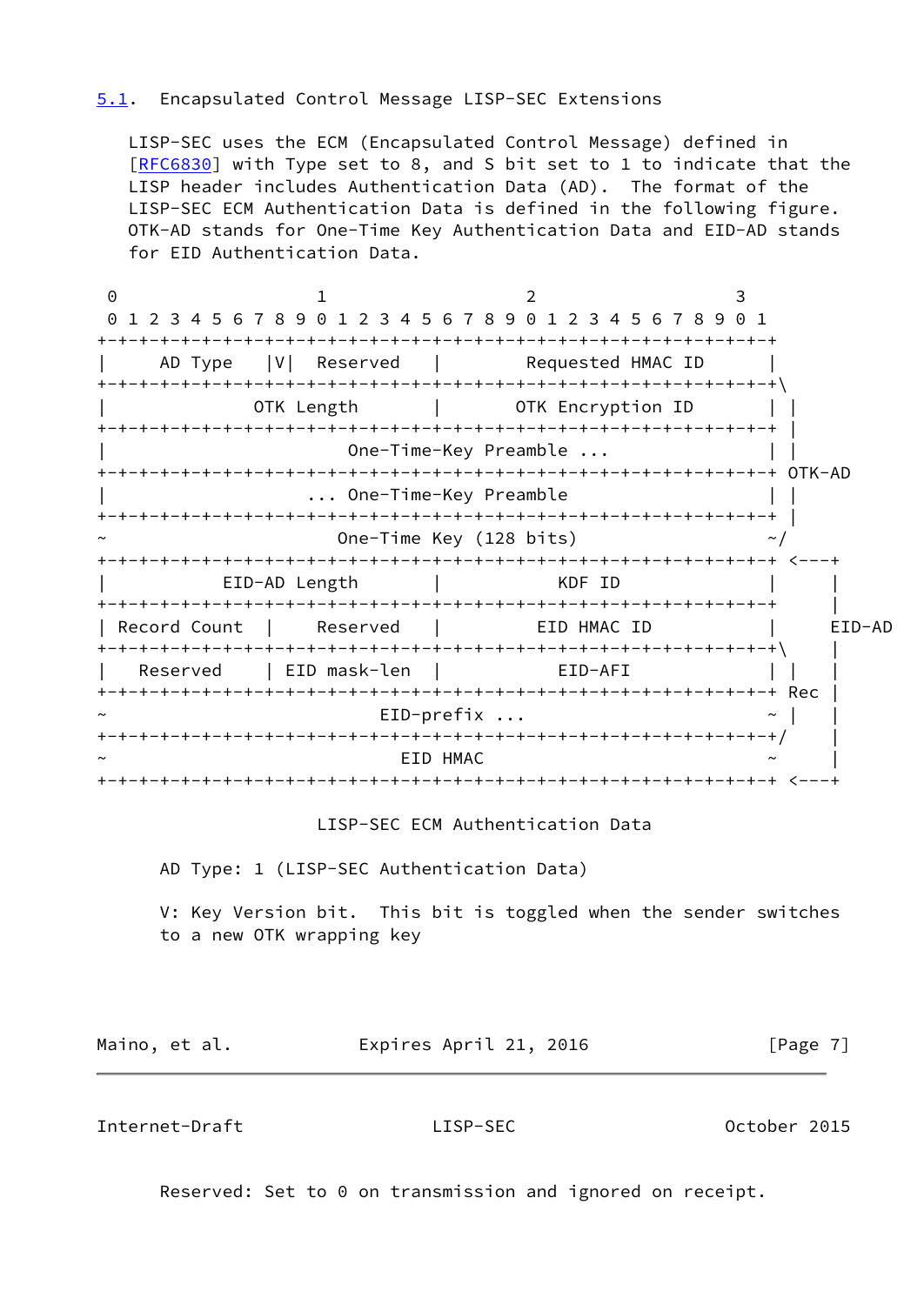Requested HMAC ID: The HMAC algorithm requested by the ITR. See [Section 5.4](#page-11-0) for details.

 OTK Length: The length (in bytes) of the OTK Authentication Data (OTK-AD), that contains the OTK Preamble and the OTK.

 OTK Encryption ID: The identifier of the key wrapping algorithm used to encrypt the One-Time-Key. When a 128-bit OTK is sent unencrypted by the Map-Resolver, the OTK Encryption ID is set to NULL\_KEY\_WRAP\_128. See [Section 5.5](#page-14-1) for more details.

 One-Time-Key Preamble: set to 0 if the OTK is not encrypted. When the OTK is encrypted, this field may carry additional metadata resulting from the key wrapping operation. When a 128-bit OTK is sent unencrypted by Map-Resolver, the OTK Preamble is set to 0x0000000000000000 (64 bits). See **Section 5.5** for details.

 One-Time-Key: the OTK encrypted (or not) as specified by OTK Encryption ID. See [Section 5.5](#page-14-1) for details.

 EID-AD Length: length (in bytes) of the EID Authentication Data (EID-AD). The ITR MUST set EID-AD Length to 4 bytes, as it only fills the KDF ID field, and all the remaining fields part of the EID-AD are not present. An EID-AD MAY contain multiple EID records. Each EID-record is 4-byte long plus the length of the AFI-encoded EID-prefix.

 KDF ID: Identifier of the Key Derivation Function used to derive the MS-OTK. The ITR SHOULD use this field to indicate the recommended KDF algorithm, according to local policy. The Map- Server can overwrite the KDF ID if it does not support the KDF ID recommended by the ITR. See [Section 5.4](#page-11-0) for more details.

 Record Count: The number of records in this Map-Request message. A record is comprised of the portion of the packet that is labeled 'Rec' above and occurs the number of times equal to Record Count.

Reserved: Set to 0 on transmission and ignored on receipt.

 EID HMAC ID: Identifier of the HMAC algorithm used to protect the integrity of the EID-AD. This field is filled by Map-Server that computed the EID-prefix HMAC. See [Section 5.4](#page-11-0) for more details.

EID mask-len: Mask length for EID-prefix.

EID-AFI: Address family of EID-prefix according to [[RFC5226](https://datatracker.ietf.org/doc/pdf/rfc5226)]

Maino, et al. Expires April 21, 2016 [Page 8]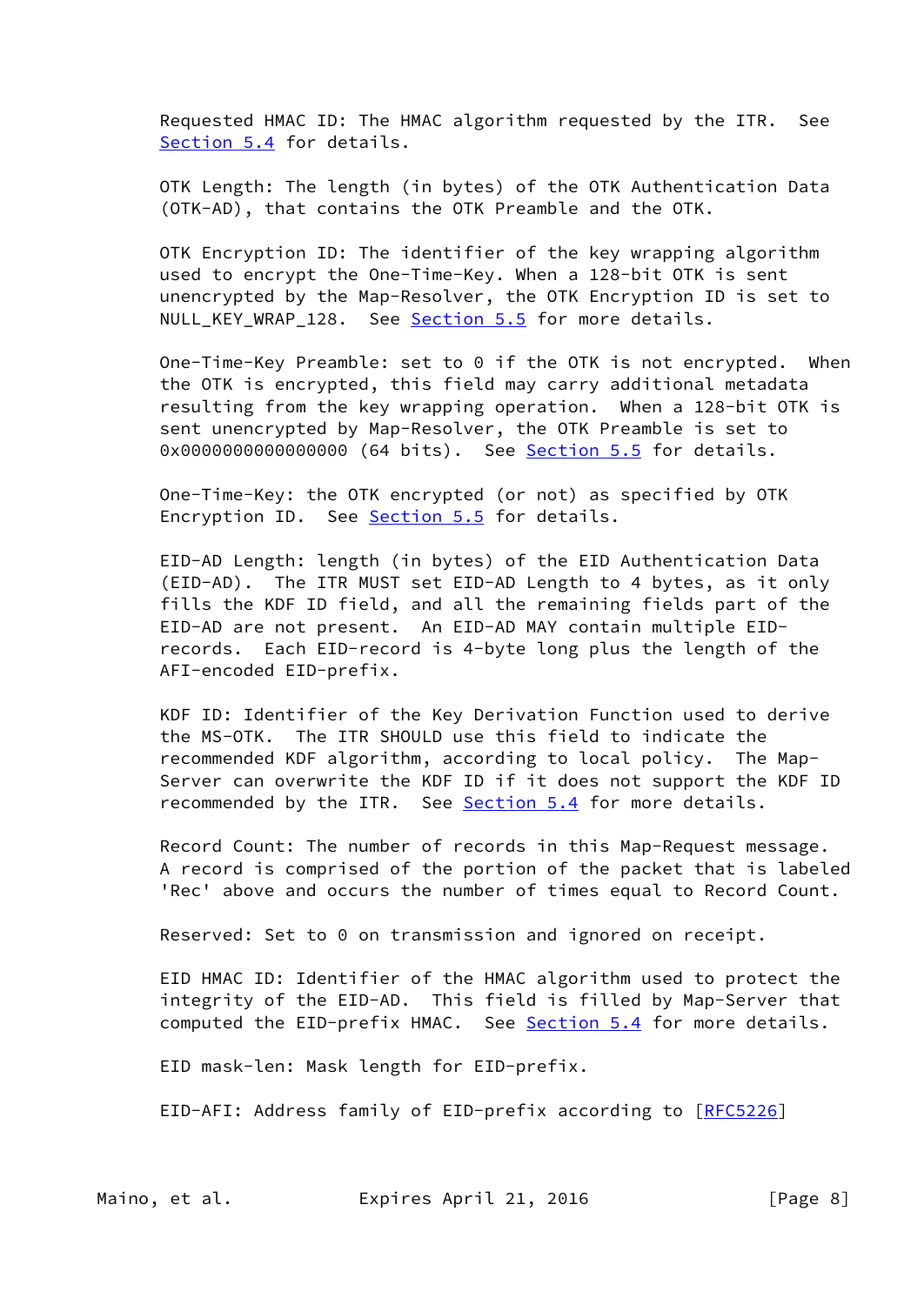### <span id="page-9-1"></span>Internet-Draft LISP-SEC October 2015

 EID-prefix: The Map-Server uses this field to specify the EID prefix that the destination ETR is authoritative for, and is the longest match for the requested EID.

 EID HMAC: HMAC of the EID-AD computed and inserted by Map-Server. Before computing the HMAC operation the EID HMAC field MUST be set to 0. The HMAC covers the entire EID-AD.

<span id="page-9-0"></span>[5.2](#page-9-0). Map-Reply LISP-SEC Extensions

LISP-SEC uses the Map-Reply defined in [\[RFC6830](https://datatracker.ietf.org/doc/pdf/rfc6830)], with Type set to 2, and S bit set to 1 to indicate that the Map-Reply message includes Authentication Data (AD). The format of the LISP-SEC Map-Reply Authentication Data is defined in the following figure. PKT-AD is the Packet Authentication Data that covers the Map-Reply payload.

| $\Theta$     |               | 0 1 2 3 4 5 6 7 8 9 0 1 2 3 4 5 6 7 8 9 0 1 2 3 4 5 6 7 8 9 0 1 |                |
|--------------|---------------|-----------------------------------------------------------------|----------------|
| AD Type      |               | Reserved                                                        |                |
|              | EID-AD Length | KDF ID                                                          |                |
| Record Count | Reserved      | EID HMAC ID                                                     | EID-AD         |
| Reserved     | EID mask-len  | EID-AFI                                                         |                |
|              |               | $EID-prefix$                                                    |                |
| $\tilde{}$   |               | EID HMAC                                                        |                |
|              | PKT-AD Length | <b>EXAMPLE THE PRIMARY OF PRIMARY SET</b>                       |                |
|              |               | PKT HMAC                                                        | $~\sim$ PKT-AD |
|              |               |                                                                 |                |

LISP-SEC Map-Reply Authentication Data

AD Type: 1 (LISP-SEC Authentication Data)

 EID-AD Length: length (in bytes) of the EID-AD. An EID-AD MAY contain multiple EID-records. Each EID-record is 4-byte long plus the length of the AFI-encoded EID-prefix.

 KDF ID: Identifier of the Key Derivation Function used to derive MS-OTK. See [Section 5.7](#page-15-0) for more details.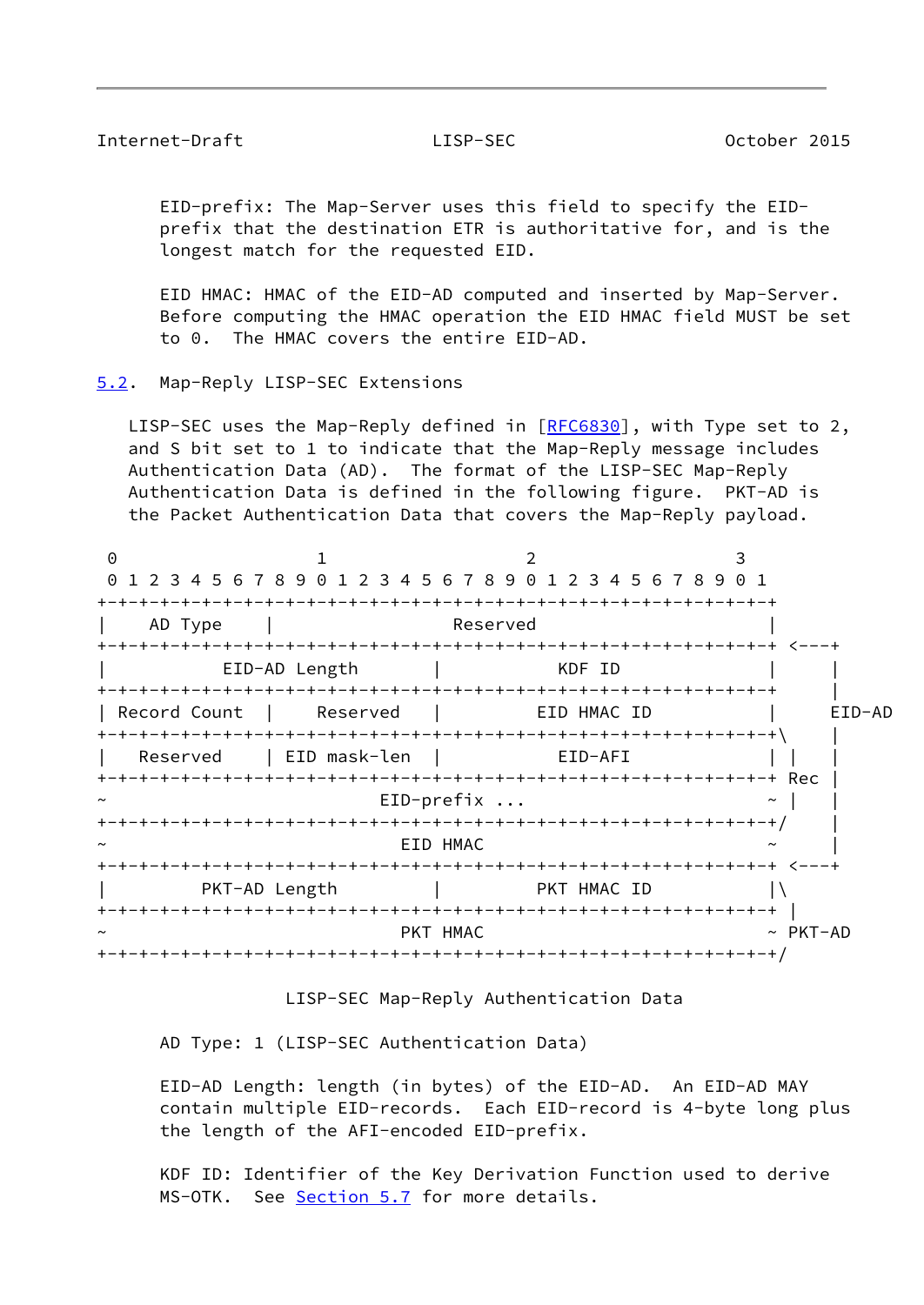<span id="page-10-1"></span>Internet-Draft LISP-SEC October 2015

 Record Count: The number of records in this Map-Reply message. A record is comprised of the portion of the packet that is labeled 'Rec' above and occurs the number of times equal to Record Count.

Reserved: Set to 0 on transmission and ignored on receipt.

 EID HMAC ID: Identifier of the HMAC algorithm used to protect the integrity of the EID-AD. See [Section 5.7](#page-15-0) for more details.

EID mask-len: Mask length for EID-prefix.

EID-AFI: Address family of EID-prefix according to [[RFC5226](https://datatracker.ietf.org/doc/pdf/rfc5226)].

 EID-prefix: This field contains an EID-prefix that the destination ETR is authoritative for, and is the longest match for the requested EID.

 EID HMAC: HMAC of the EID-AD, as computed by the Map-Server. Before computing the HMAC operation the EID HMAC field MUST be set to 0. The HMAC covers the entire EID-AD.

 PKT-AD Length: length (in bytes) of the Packet Authentication Data (PKT-AD).

PKT HMAC ID: Identifier of the HMAC algorithm used to protect the integrity of the Map-reply Location Data.

 PKT HMAC: HMAC of the whole Map-Reply packet, including the LISP- SEC Authentication Data. The scope of the authentication goes from the Map-Reply Type field to the PKT HMAC field included. Before computing the HMAC operation the PKT HMAC field MUST be set to 0. See [Section 5.8](#page-16-1) for more details.

<span id="page-10-0"></span>[5.3](#page-10-0). Map-Register LISP-SEC Extentions

 The second bit after the Type field in a Map-Register message is allocated as the S bit. The S bit indicates to the Map-Server that the registering ETR is LISP-SEC enabled. An ETR that supports LISP- SEC MUST set the S bit in its Map-Register messages.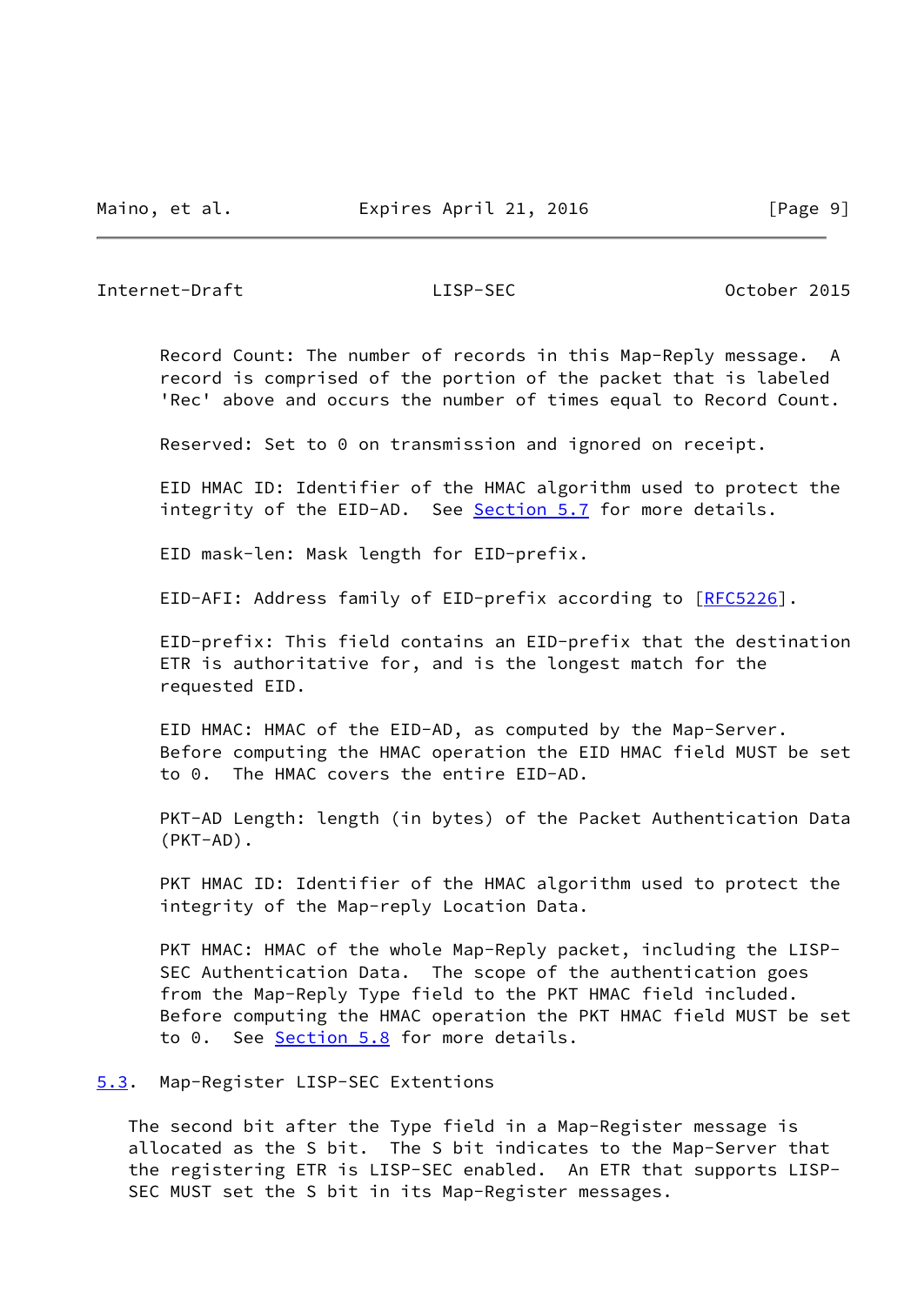### <span id="page-11-0"></span>[5.4](#page-11-0). ITR Processing

 Upon creating a Map-Request, the ITR generates a random ITR-OTK that is stored locally, together with the nonce generated as specified in [\[RFC6830](https://datatracker.ietf.org/doc/pdf/rfc6830)].

 The Map-Request MUST be encapsulated in an ECM, with the S-bit set to 1, to indicate the presence of Authentication Data. If the ITR and

| Maino, et al. | Expires April 21, 2016 | [Page 10] |
|---------------|------------------------|-----------|
|               |                        |           |

Internet-Draft LISP-SEC October 2015

 the Map-Resolver are configured with a shared key, the ITR-OTK confidentiality SHOULD be protected by wrapping the ITR-OTK with the algorithm specified by the OTK Encryption ID field. See [Section 5.5](#page-14-1) for further details on OTK encryption.

 The Requested HMAC ID field contains the suggested HMAC algorithm to be used by the Map-Server and the ETR to protect the integrity of the ECM Authentication data and of the Map-Reply.

 The KDF ID field, specifies the suggested key derivation function to be used by the Map-Server to derive the MS-OTK.

 The EID-AD length is set to 4 bytes, since the Authentication Data does not contain EID-prefix Authentication Data, and the EID-AD contains only the KDF ID field.

 In response to an encapsulated Map-Request that has the S-bit set, an ITR MUST receive a Map-Reply with the S-bit set, that includes an EID-AD and a PKT-AD. If the Map-Reply does not include both ADs, the ITR MUST discard it. In response to an encapsulated Map-Request with S-bit set to 0, the ITR expects a Map-Reply with S-bit set to 0, and the ITR SHOULD discard the Map-Reply if the S-bit is set.

 Upon receiving a Map-Reply, the ITR must verify the integrity of both the EID-AD and the PKT-AD, and MUST discard the Map-Reply if one of the integrity checks fails.

 The integrity of the EID-AD is verified using the locally stored ITR- OTK to re-compute the HMAC of the EID-AD using the algorithm specified in the EID HMAC ID field. If the EID HMAC ID field does not match the Requested HMAC ID the ITR SHOULD discard the Map-Reply and send, at the first opportunity it needs to, a new Map-Request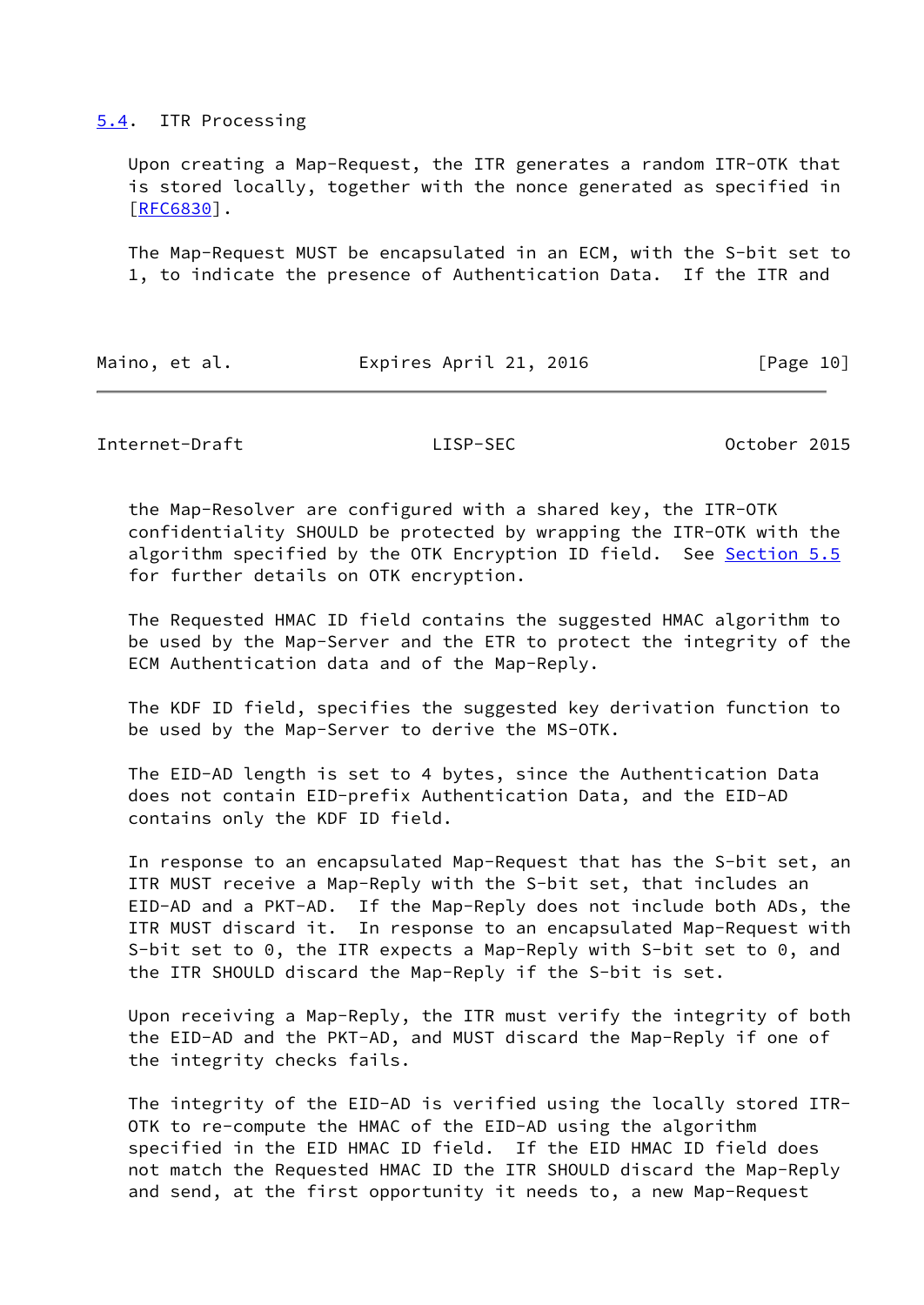with a different Requested HMAC ID field, according to ITR's local policy. The ITR MUST set the EID HMAC ID field to 0 before computing the HMAC.

 To verify the integrity of the PKT-AD, first the MS-OTK is derived from the locally stored ITR-OTK using the algorithm specified in the KDF ID field. This is because the PKT-AD is generated by the ETR using the MS-OTK. If the KDF ID in the Map-Reply does not match the KDF ID requested in the Map-Request, the ITR SHOULD discard the Map- Reply and send, at the first opportunity it needs to, a new Map- Request with a different KDF ID, according to ITR's local policy. The derived MS-OTK is then used to re-compute the HMAC of the PKT-AD using the Algorithm specified in the PKT HMAC ID field. If the PKT HMAC ID field does not match the Requested HMAC ID the ITR SHOULD discard the Map-Reply and send, at the first opportunity it needs to,

Maino, et al. Expires April 21, 2016 [Page 11]

<span id="page-12-1"></span>Internet-Draft LISP-SEC October 2015

 a new Map-Request with a different Requested HMAC ID according to ITR's local policy.

 Each individual Map-Reply EID-record is considered valid only if: (1) both EID-AD and PKT-AD are valid, and (2) the intersection of the EID-prefix in the Map-Reply EID-record with one of the EID-prefixes contained in the EID-AD is not empty. After identifying the Map- Reply record as valid, the ITR sets the EID-prefix in the Map-Reply record to the value of the intersection set computed before, and adds the Map-Reply EID-record to its EID-to-RLOC cache, as described in [\[RFC6830](https://datatracker.ietf.org/doc/pdf/rfc6830)]. An example of Map-Reply record validation is provided in [Section 5.4.1](#page-12-0).

 The ITR SHOULD send SMR triggered Map-Requests over the mapping system in order to receive a secure Map-Reply. If an ITR accepts piggybacked Map-Replies, it SHOULD also send a Map-Request over the mapping system in order to securely verify the piggybacked Map-Reply.

# <span id="page-12-0"></span>[5.4.1](#page-12-0). Map-Reply Record Validation

 The payload of a Map-Reply may contain multiple EID-records. The whole Map-Reply is signed by the ETR, with the PKT HMAC, to provide integrity protection and origin authentication to the EID-prefix records claimed by the ETR. The Authentication Data field of a Map- Reply may contain multiple EID-records in the EID-AD. The EID-AD is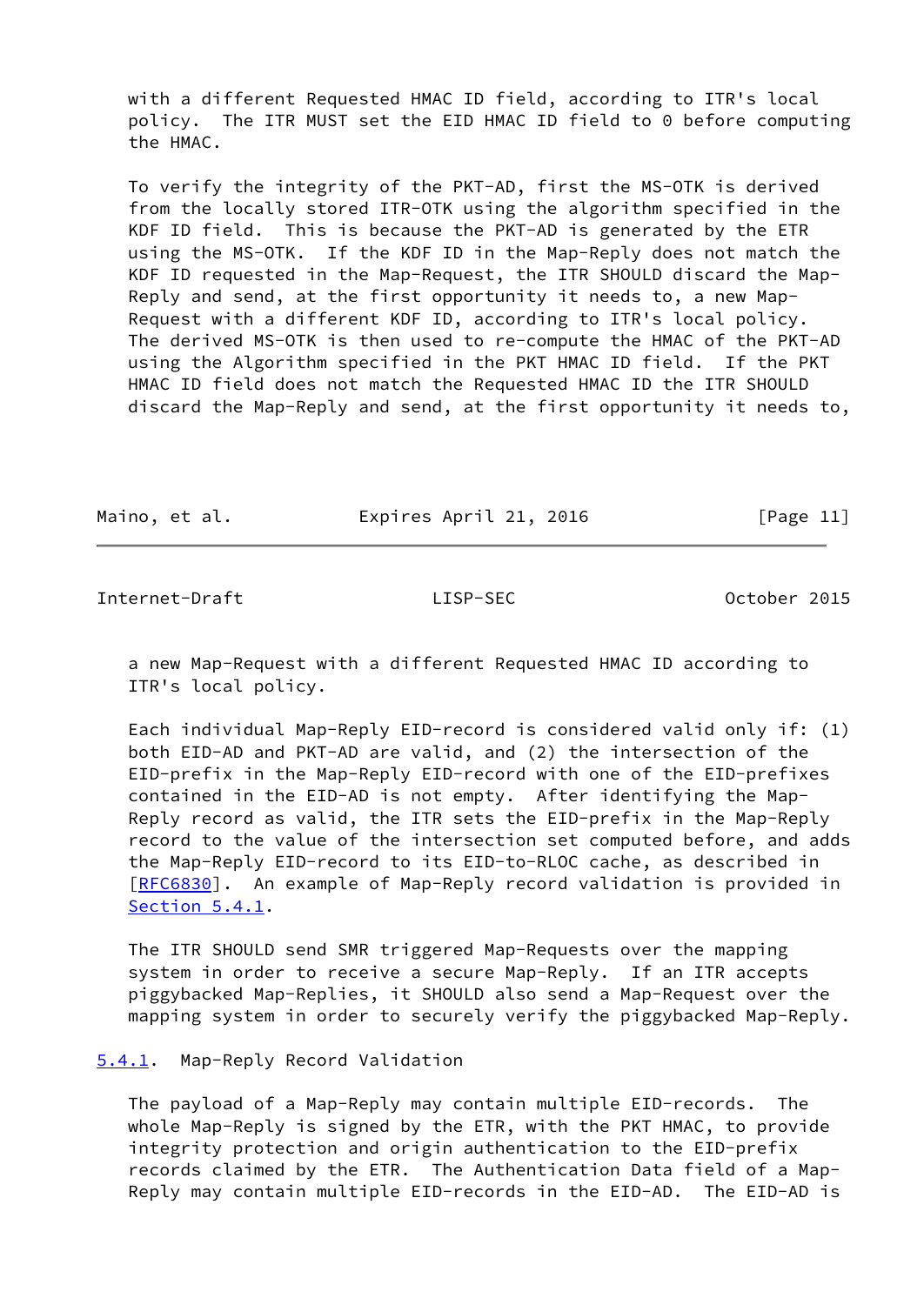signed by the Map-Server, with the EID HMAC, to provide integrity protection and origin authentication to the EID-prefix records inserted by the Map-Server.

 Upon receiving a Map-Reply with the S-bit set, the ITR first checks the validity of both the EID HMAC and of the PKT-AD HMAC. If either one of the HMACs is not valid, a log message is issued and the Map- Reply is not processed any further. If both HMACs are valid, the ITR proceeds with validating each individual EID-record claimed by the ETR by computing the intersection of each one of the EID-prefix contained in the payload of the Map-Reply with each one of the EID prefixes contained in the EID-AD. An EID-record is valid only if at least one of the intersections is not the empty set.

 For instance, the Map-Reply payload contains 3 mapping record EID prefixes:

 1.1.1.0/24 1.1.2.0/24

1.2.0.0/16

| Maino, et al. | Expires April 21, 2016 | [Page 12] |
|---------------|------------------------|-----------|
|               |                        |           |

<span id="page-13-0"></span>Internet-Draft LISP-SEC October 2015

The EID-AD contains two EID-prefixes:

1.1.2.0/24

1.2.3.0/24

 The EID-record with EID-prefix 1.1.1.0/24 is not processed since it is not included in any of the EID-ADs signed by the Map-Server. A log message is issued.

 The EID-record with EID-prefix 1.1.2.0/24 is stored in the map-cache because it matches the second EID-prefix contained in the EID-AD.

 The EID-record with EID-prefix 1.2.0.0/16 is not processed since it is not included in any of the EID-ADs signed by the Map-Server. A log message is issued. In this last example the ETR is trying to over claim the EID-prefix 1.2.0.0/16, but the Map-Server authorized only 1.2.3.0/24, hence the EID-record is discarded.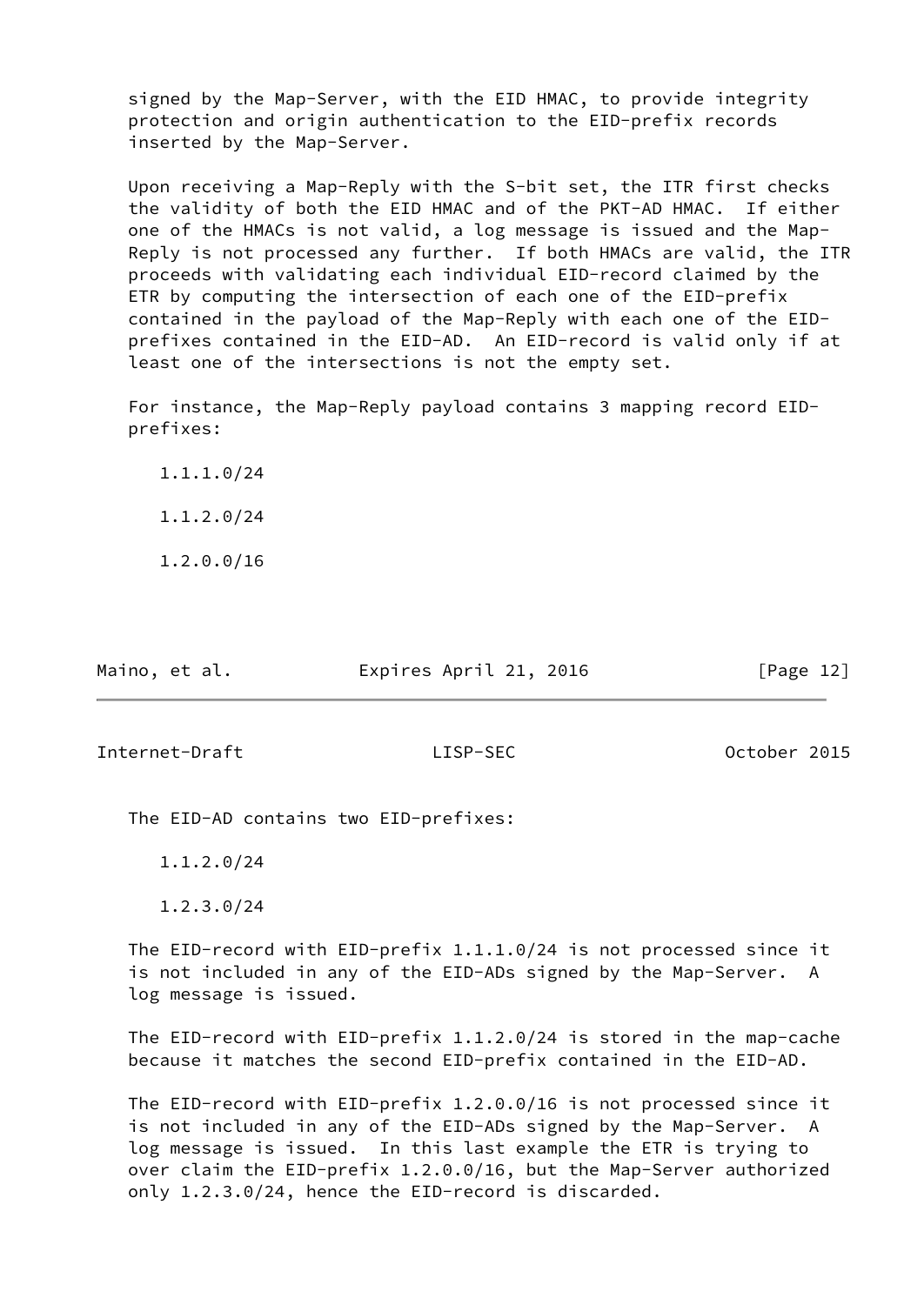# <span id="page-14-0"></span>[5.4.2](#page-14-0). PITR Processing

 The processing performed by a PITR is equivalent to the processing of an ITR. However, if the PITR is directly connected to the ALT, the PITR performs the functions of both the ITR and the Map-Resolver forwarding the Map-Request encapsulated in an ECM header that includes the Authentication Data fields as described in [Section 5.6](#page-14-2).

## <span id="page-14-1"></span>[5.5](#page-14-1). Encrypting and Decrypting an OTK

 MS-OTK confidentiality is required in the path between the Map-Server and the ETR, the MS-OTK SHOULD be encrypted using the preconfigured key shared between the Map-Server and the ETR for the purpose of securing ETR registration [[RFC6833](https://datatracker.ietf.org/doc/pdf/rfc6833)]. Similarly, if ITR-OTK confidentiality is required in the path between the ITR and the Map- Resolver, the ITR-OTK SHOULD be encrypted with a key shared between the ITR and the Map-Resolver.

 The OTK is encrypted using the algorithm specified in the OTK Encryption ID field. When the AES Key Wrap algorithm is used to encrypt a 128-bit OTK, according to [\[RFC3339](https://datatracker.ietf.org/doc/pdf/rfc3339)], the AES Key Wrap Initialization Value MUST be set to 0xA6A6A6A6A6A6A6A6 (64 bits). The output of the AES Key Wrap operation is 192-bit long. The most significant 64-bit are copied in the One-Time Key Preamble field, while the 128 less significant bits are copied in the One-Time Key field of the LISP-SEC Authentication Data.

 When decrypting an encrypted OTK the receiver MUST verify that the Initialization Value resulting from the AES Key Wrap decryption

| Maino, et al. | Expires April 21, 2016 | [Page 13] |
|---------------|------------------------|-----------|
|               |                        |           |

<span id="page-14-3"></span>Internet-Draft LISP-SEC October 2015

 operation is equal to 0xA6A6A6A6A6A6A6A6. If this verification fails the receiver MUST discard the entire message.

 When a 128-bit OTK is sent unencrypted the OTK Encryption ID is set to NULL\_KEY\_WRAP\_128, and the OTK Preamble is set to 0x00000000000000000 (64 bits).

<span id="page-14-2"></span>[5.6](#page-14-2). Map-Resolver Processing

 Upon receiving an encapsulated Map-Request with the S-bit set, the Map-Resolver decapsulates the ECM message. The ITR-OTK, if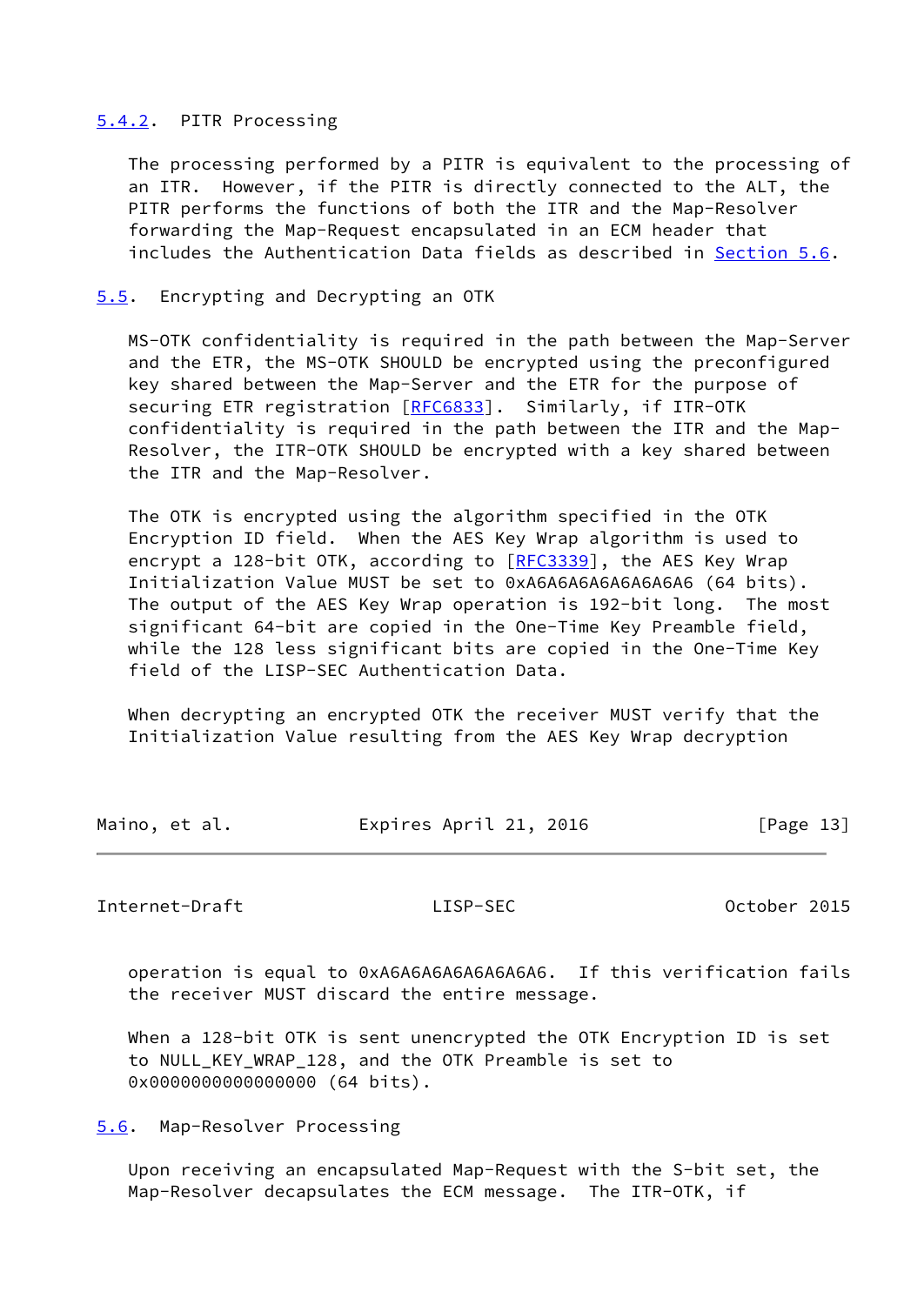encrypted, is decrypted as specified in **Section 5.5**.

 The Map-Resolver, as specified in [[RFC6833](https://datatracker.ietf.org/doc/pdf/rfc6833)], originates a new ECM header with the S-bit set, that contains the unencrypted ITR-OTK, as specified in [Section 5.5](#page-14-1), and the other data derived from the ECM Authentication Data of the received encapsulated Map-Request.

 The Map-Resolver then forwards the received Map-Request, encapsulated in the new ECM header that includes the newly computed Authentication Data fields.

### <span id="page-15-0"></span>[5.7](#page-15-0). Map-Server Processing

 Upon receiving an ECM encapsulated Map-Request with the S-bit set, the Map-Server process the Map-Request according to the value of the S-bit contained in the Map-Register sent by the ETR during registration.

 If the S-bit contained in the Map-Register was clear the Map-Server decapsulates the ECM and generates a new ECM encapsulated Map-Request that does not contain an ECM Authentication Data, as specified in [\[RFC6830](https://datatracker.ietf.org/doc/pdf/rfc6830)]. The Map-Server does not perform any further LISP-SEC processing.

 If the S-bit contained in the Map-Register was set the Map-Server decapsulates the ECM and generates a new ECM Authentication Data. The Authentication Data includes the OTK-AD and the EID-AD, that contains EID-prefix authorization information, that are ultimately sent to the requesting ITR.

 The Map-Server updates the OTK-AD by deriving a new OTK (MS-OTK) from the ITR-OTK received with the Map-Request. MS-OTK is derived applying the key derivation function specified in the KDF ID field. If the algorithm specified in the KDF ID field is not supported, the Map-Server uses a different algorithm to derive the key and updates the KDF ID field accordingly.

| Maino, |  | et al. |
|--------|--|--------|
|--------|--|--------|

Expires April 21, 2016 [Page 14]

<span id="page-15-1"></span>Internet-Draft LISP-SEC October 2015

 The Map-Server and the ETR MUST be configured with a shared key for mapping registration according to [[RFC6833](https://datatracker.ietf.org/doc/pdf/rfc6833)]. If MS-OTK confidentiality is required, then the MS-OTK SHOULD be encrypted, by wrapping the MS-OTK with the algorithm specified by the OTK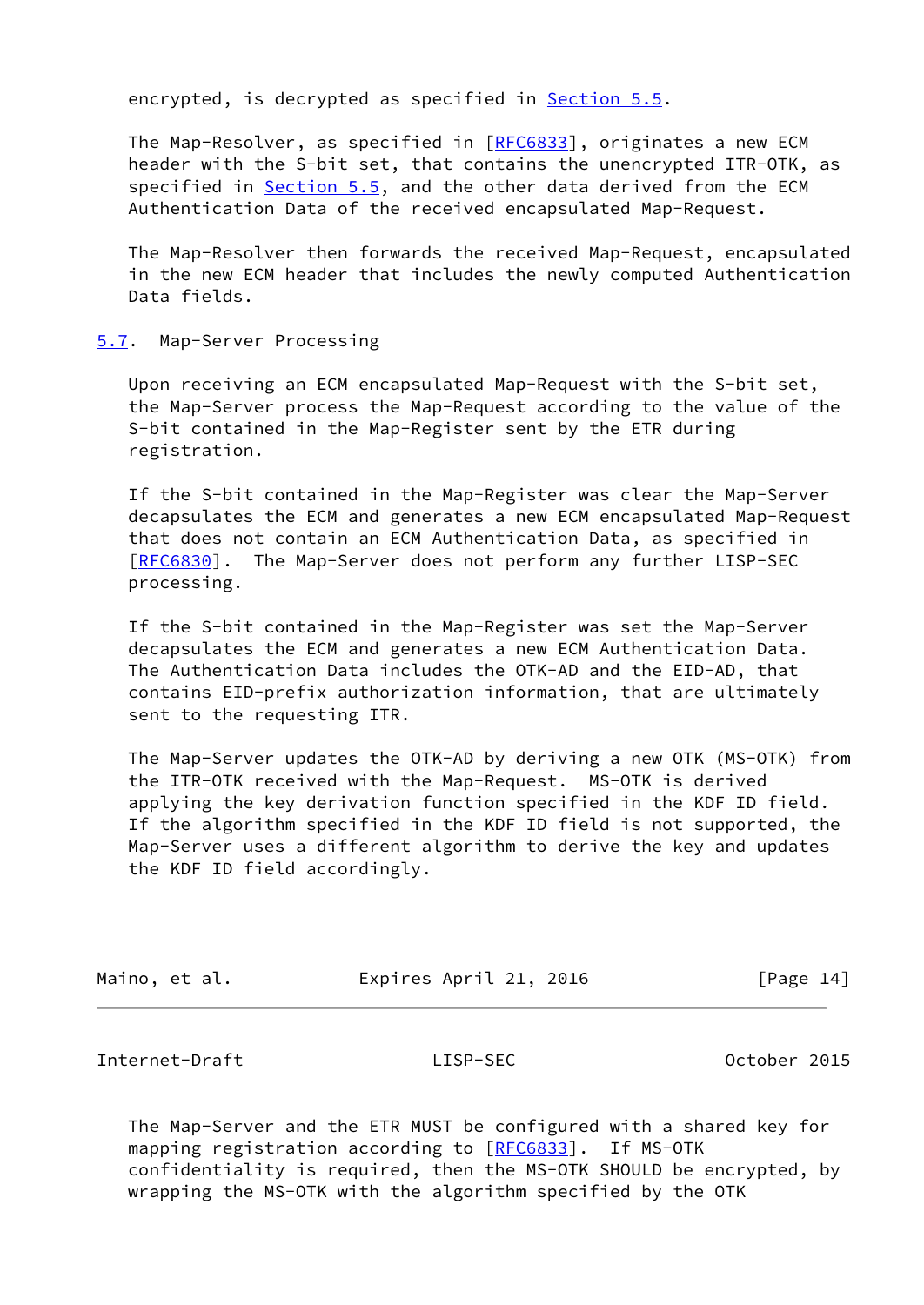Encryption ID field as specified in [Section 5.5.](#page-14-1)

 The Map-Server includes in the EID-AD the longest match registered EID-prefix for the destination EID, and an HMAC of this EID-prefix. The HMAC is keyed with the ITR-OTK contained in the received ECM Authentication Data, and the HMAC algorithm is chosen according to the Requested HMAC ID field. If The Map-Server does not support this algorithm, the Map-Server uses a different algorithm and specifies it in the EID HMAC ID field. The scope of the HMAC operation covers the entire EID-AD, from the EID-AD Length field to the EID HMAC field, which must be set to 0 before the computation.

 The Map-Server then forwards the updated ECM encapsulated Map- Request, that contains the OTK-AD, the EID-AD, and the received Map- Request to an authoritative ETR as specified in [\[RFC6830](https://datatracker.ietf.org/doc/pdf/rfc6830)].

<span id="page-16-0"></span>[5.7.1](#page-16-0). Map-Server Processing in Proxy mode

 If the Map-Server is in proxy mode, it generates a Map-Reply, as specified in [\[RFC6830](https://datatracker.ietf.org/doc/pdf/rfc6830)], with the S-bit set to 1. The Map-Reply includes the Authentication Data that contains the EID-AD, computed as specified in [Section 5.7](#page-15-0), as well as the PKT-AD computed as specified in **Section 5.8.** 

<span id="page-16-1"></span>[5.8](#page-16-1). ETR Processing

 Upon receiving an ECM encapsulated Map-Request with the S-bit set, the ETR decapsulates the ECM message. The OTK field, if encrypted, is decrypted as specified in **Section 5.5** to obtain the unencrypted MS-OTK.

The ETR then generates a Map-Reply as specified in [[RFC6830\]](https://datatracker.ietf.org/doc/pdf/rfc6830) and includes the Authentication Data that contains the EID-AD, as received in the encapsulated Map-Request, as well as the PKT-AD.

 The EID-AD is copied from the Authentication Data of the received encapsulated Map-Request.

 The PKT-AD contains the HMAC of the whole Map-Reply packet, keyed with the MS-OTK and computed using the HMAC algorithm specified in the Requested HMAC ID field of the received encapsulated Map-Request. If the ETR does not support the Requested HMAC ID, it uses a different algorithm and updates the PKT HMAC ID field accordingly. The scope of the HMAC operation covers the entire PKT-AD, from the

| Maino, et al. | Expires April 21, 2016 | [Page 15] |
|---------------|------------------------|-----------|
|---------------|------------------------|-----------|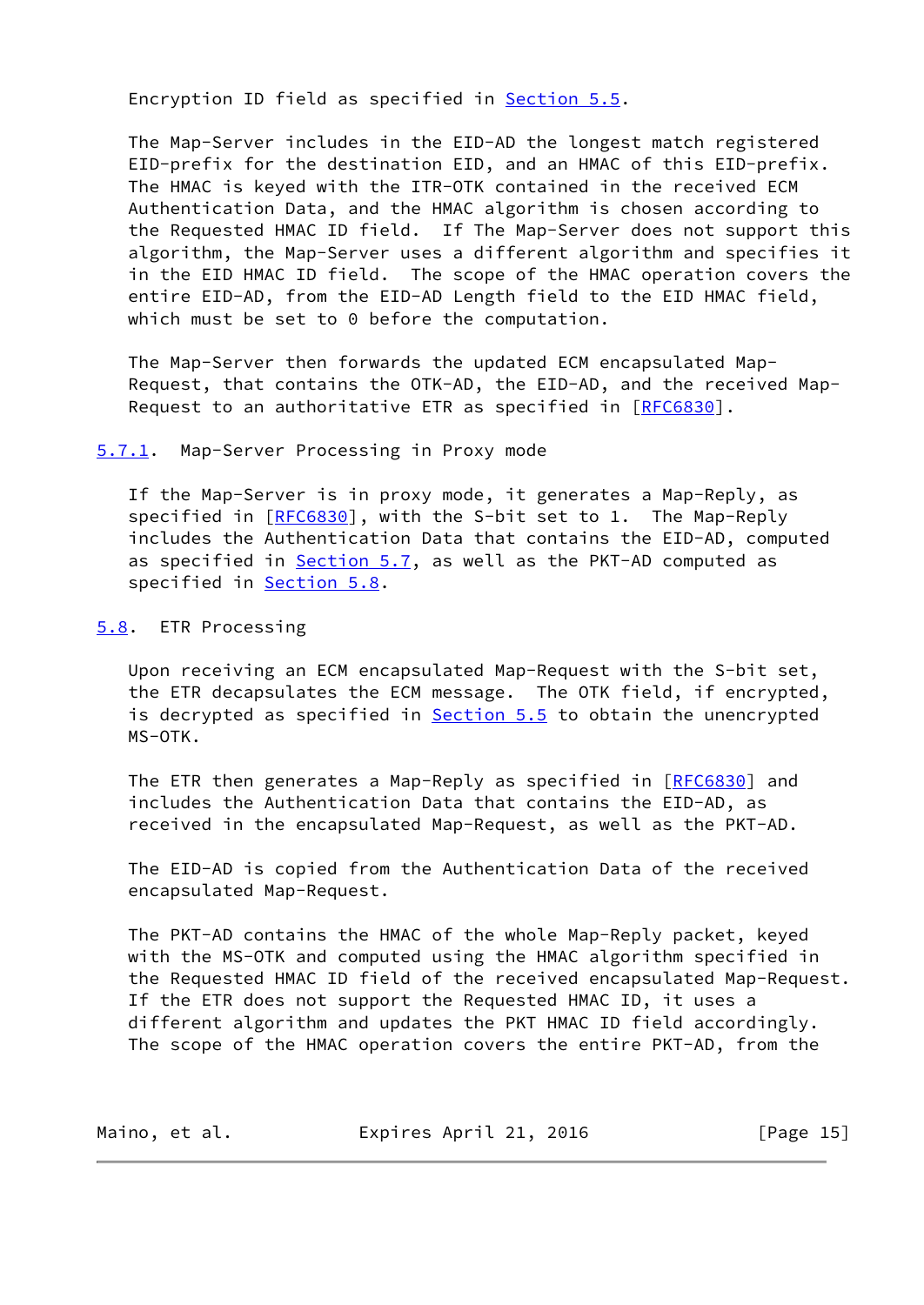<span id="page-17-1"></span> Map-Reply Type field to the PKT HMAC field, which must be set to 0 before the computation.

 Finally the ETR sends the Map-Reply to the requesting ITR as specified in [\[RFC6830](https://datatracker.ietf.org/doc/pdf/rfc6830)].

<span id="page-17-0"></span>[6](#page-17-0). Security Considerations

<span id="page-17-2"></span>[6.1](#page-17-2). Mapping System Security

The LISP-SEC threat model described in **Section 3**, assumes that the LISP Mapping System is working properly and eventually delivers Map- Request messages to a Map-Server that is authoritative for the requested EID.

 Map-Register security, including the right for a LISP entity to register an EID-prefix or to claim presence at an RLOC, is out of the scope of LISP-SEC.

<span id="page-17-3"></span>[6.2](#page-17-3). Random Number Generation

 The ITR-OTK MUST be generated by a properly seeded pseudo-random (or strong random) source. See [\[RFC4086](https://datatracker.ietf.org/doc/pdf/rfc4086)] for advice on generating security-sensitive random data

<span id="page-17-4"></span>[6.3](#page-17-4). Map-Server and ETR Colocation

 If the Map-Server and the ETR are colocated, LISP-SEC does not provide protection from overclaiming attacks mounted by the ETR. However, in this particular case, since the ETR is within the trust boundaries of the Map-Server, ETR's overclaiming attacks are not included in the threat model.

<span id="page-17-5"></span>[7](#page-17-5). IANA Considerations

<span id="page-17-6"></span>[7.1](#page-17-6). HMAC functions

 The following HMAC ID values are defined by this memo for use as Requested HMAC ID, EID HMAC ID, and PKT HMAC ID in the LISP-SEC Authentication Data: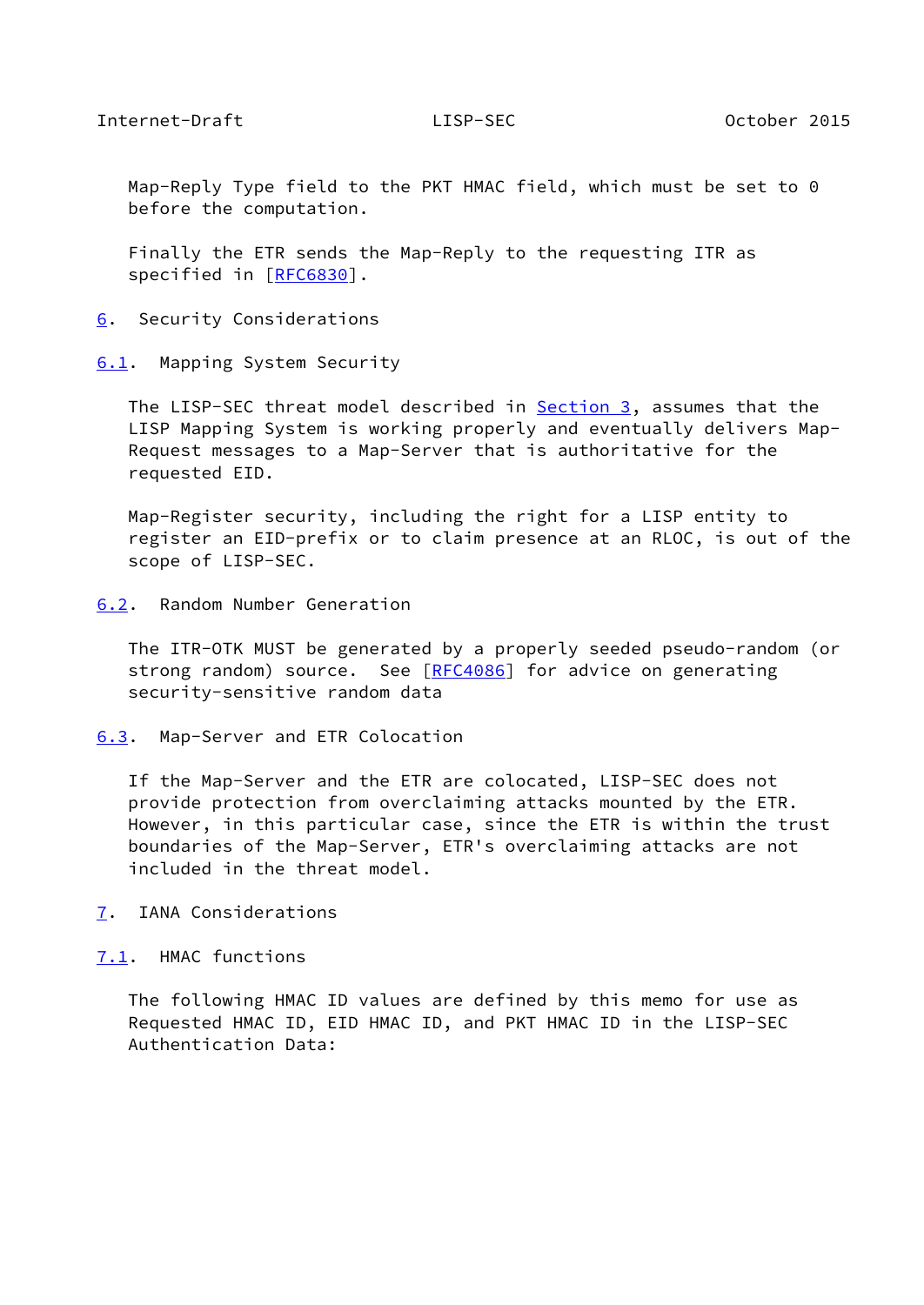<span id="page-18-1"></span>Internet-Draft LISP-SEC October 2015

| Name                  | Number    | Defined In |
|-----------------------|-----------|------------|
| <b>NONE</b>           | $(\cdot)$ |            |
| AUTH-HMAC-SHA-1-96    |           | [REC2104]  |
| AUTH-HMAC-SHA-256-128 |           | [RFC4634]  |

values 2-65535 are reserved to IANA.

HMAC Functions

 AUTH-HMAC-SHA-1-96 MUST be supported, AUTH-HMAC-SHA-256-128 should be supported.

<span id="page-18-0"></span>[7.2](#page-18-0). Key Wrap Functions

 The following OTK Encryption ID values are defined by this memo for use as OTK key wrap algorithms ID in the LISP-SEC Authentication Data:

| Name              | Number | Defined In      |
|-------------------|--------|-----------------|
| NULL-KEY-WRAP-128 |        |                 |
| AES-KEY-WRAP-128  |        | <b>FRFC3394</b> |

values 0 and 3-65535 are reserved to IANA.

Key Wrap Functions

NULL-KEY-WRAP-128, and AES-KEY-WRAP-128 MUST be supported.

 NULL-KEY-WRAP-128 is used to carry an unencrypted 128-bit OTK, with a 64-bit preamble set to 0x0000000000000000 (64 bits).

<span id="page-18-2"></span>[7.3](#page-18-2). Key Derivation Functions

 The following KDF ID values are defined by this memo for use as KDF ID in the LISP-SEC Authentication Data:

| ım⊆<br>N                                                   | าคr<br>∣ım h<br>N.                    | - در                                 |
|------------------------------------------------------------|---------------------------------------|--------------------------------------|
| $\overline{\phantom{a}}$<br>_ _ _ _ _ _ _ _ _ _ _ _<br>___ | _ _ _ _ _ _ _ _<br>_ _ _ _ _ _<br>___ | ___<br>_ _ _ _ _ _ _ _ _ _ _ _ _ _ _ |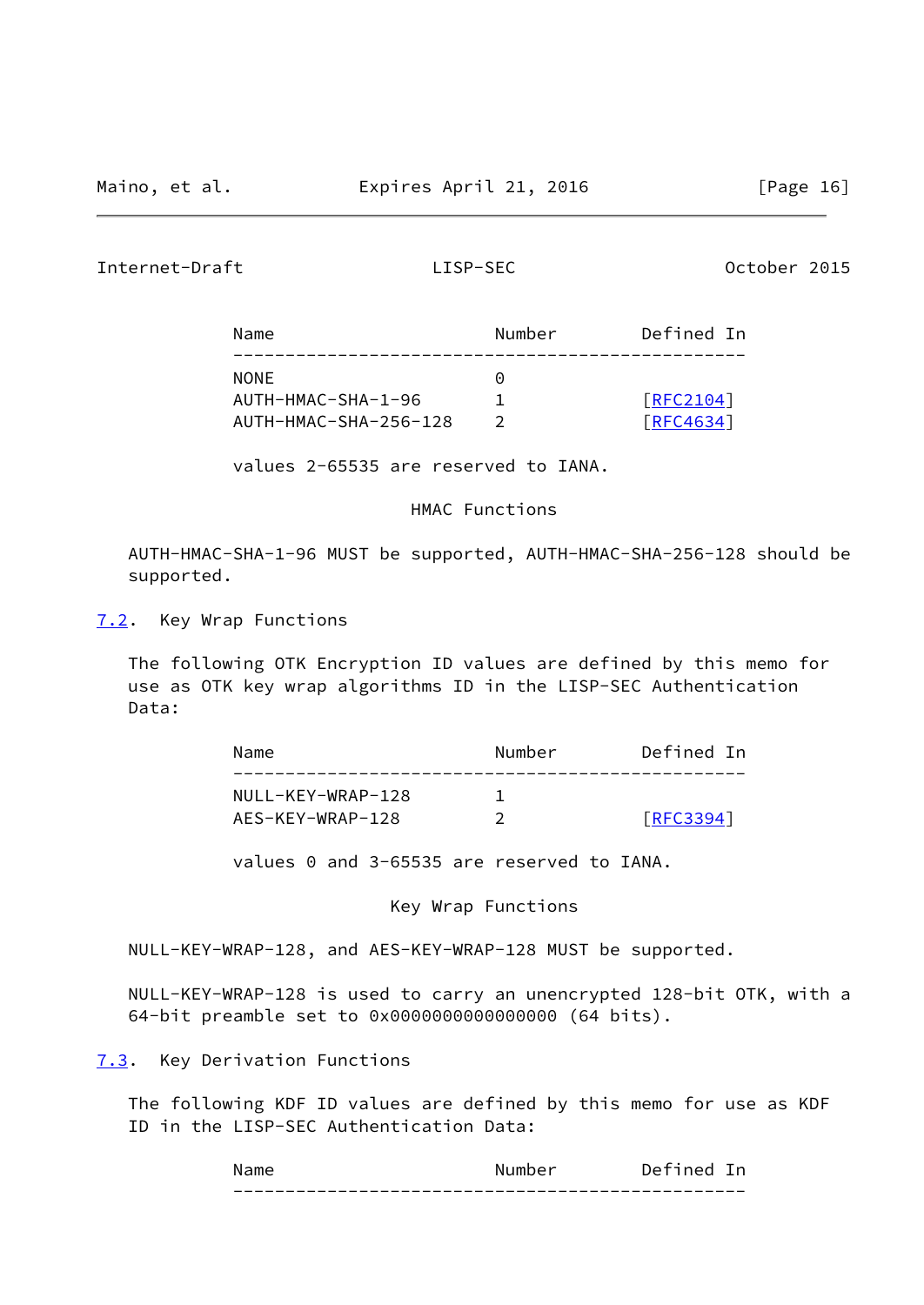| <b>NONE</b>   |                  |
|---------------|------------------|
| HKDF-SHA1-128 | <b>FRFC58691</b> |

values 2-65535 are reserved to IANA.

Key Derivation Functions

HKDF-SHA1-128 MUST be supported

| Expires April 21, 2016<br>[Page 17]<br>Maino, et al. |  |
|------------------------------------------------------|--|
|------------------------------------------------------|--|

<span id="page-19-1"></span>Internet-Draft LISP-SEC October 2015

<span id="page-19-0"></span>[8](#page-19-0). Acknowledgements

 The authors would like to acknowledge Pere Monclus, Dave Meyer, Dino Farinacci, Brian Weis, David McGrew, Darrel Lewis and Landon Curt Noll for their valuable suggestions provided during the preparation of this document.

<span id="page-19-2"></span>[9](#page-19-2). Normative References

<span id="page-19-3"></span> [I-D.ietf-lisp-threats] Saucez, D., Iannone, L., and O. Bonaventure, "LISP Threats Analysis", [draft-ietf-lisp-threats-13](https://datatracker.ietf.org/doc/pdf/draft-ietf-lisp-threats-13) (work in progress), August 2015.

- [RFC2104] Krawczyk, H., Bellare, M., and R. Canetti, "HMAC: Keyed- Hashing for Message Authentication", [RFC 2104](https://datatracker.ietf.org/doc/pdf/rfc2104), February 1997.
- [RFC2119] Bradner, S., "Key words for use in RFCs to Indicate Requirement Levels", [BCP 14](https://datatracker.ietf.org/doc/pdf/bcp14), [RFC 2119](https://datatracker.ietf.org/doc/pdf/rfc2119), March 1997.
- [RFC3394] Schaad, J. and R. Housley, "Advanced Encryption Standard (AES) Key Wrap Algorithm", [RFC 3394](https://datatracker.ietf.org/doc/pdf/rfc3394), September 2002.
- [RFC4086] Eastlake, D., Schiller, J., and S. Crocker, "Randomness Requirements for Security", [BCP 106](https://datatracker.ietf.org/doc/pdf/bcp106), [RFC 4086](https://datatracker.ietf.org/doc/pdf/rfc4086), June 2005.
- [RFC5226] Narten, T. and H. Alvestrand, "Guidelines for Writing an IANA Considerations Section in RFCs", [BCP 26](https://datatracker.ietf.org/doc/pdf/bcp26), [RFC 5226](https://datatracker.ietf.org/doc/pdf/rfc5226), May 2008.
- [RFC5869] Krawczyk, H. and P. Eronen, "HMAC-based Extract-and-Expand Key Derivation Function (HKDF)", [RFC 5869,](https://datatracker.ietf.org/doc/pdf/rfc5869) May 2010.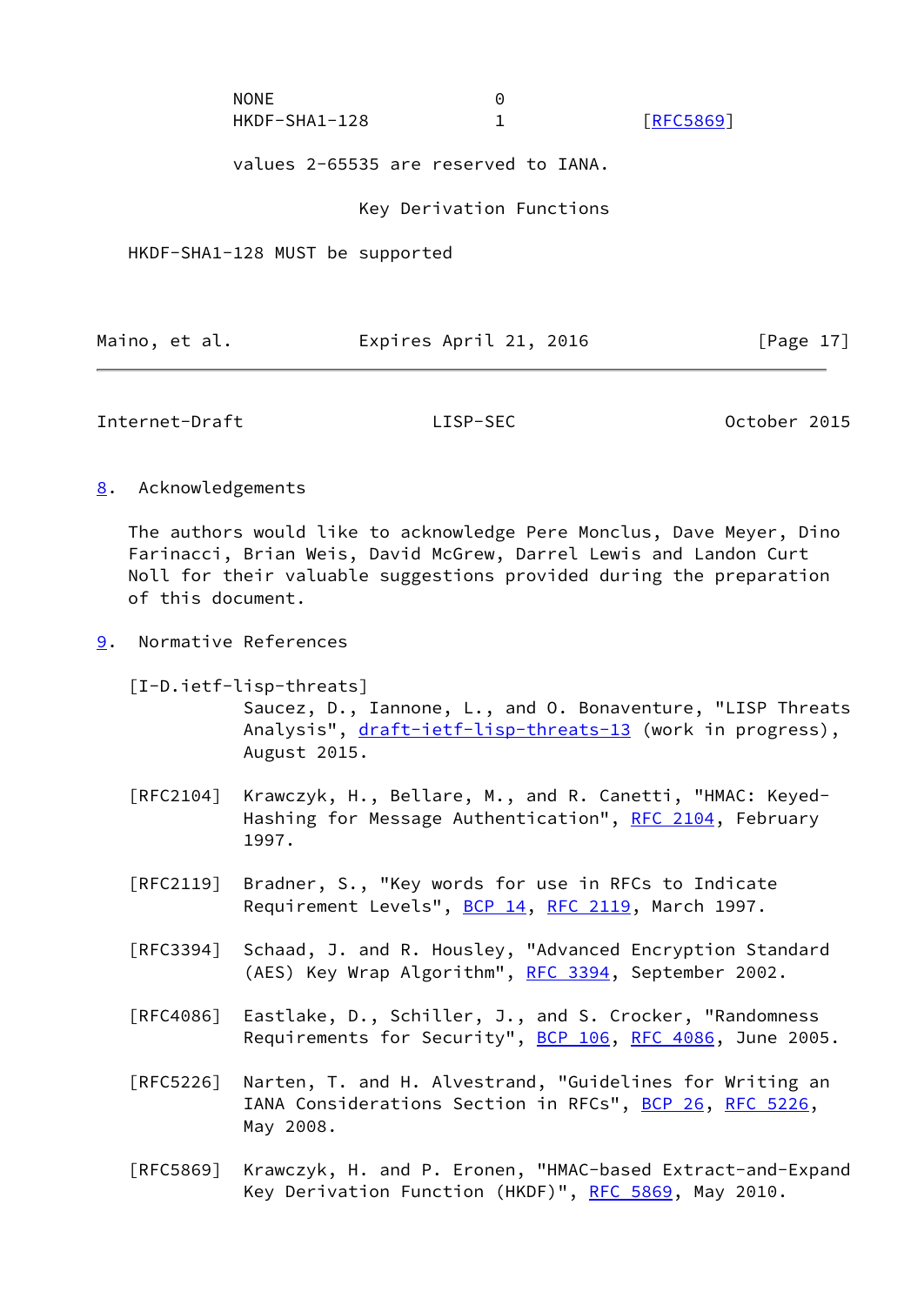- [RFC6830] Farinacci, D., Fuller, V., Meyer, D., and D. Lewis, "The Locator/ID Separation Protocol (LISP)", [RFC 6830,](https://datatracker.ietf.org/doc/pdf/rfc6830) January 2013.
- [RFC6833] Fuller, V. and D. Farinacci, "Locator/ID Separation Protocol (LISP) Map-Server Interface", [RFC 6833](https://datatracker.ietf.org/doc/pdf/rfc6833), January 2013.

Authors' Addresses

| Maino, et al. | Expires April 21, 2016 | [Page 18] |
|---------------|------------------------|-----------|
|               |                        |           |

Internet-Draft LISP-SEC October 2015

 Fabio Maino Cisco Systems 170 Tasman Drive San Jose, California 95134 USA Email: fmaino@cisco.com Vina Ermagan Cisco Systems 170 Tasman Drive San Jose, California 95134 USA Email: vermagan@cisco.com Albert Cabellos Technical University of Catalonia c/ Jordi Girona s/n Barcelona 08034 Spain Email: acabello@ac.upc.edu